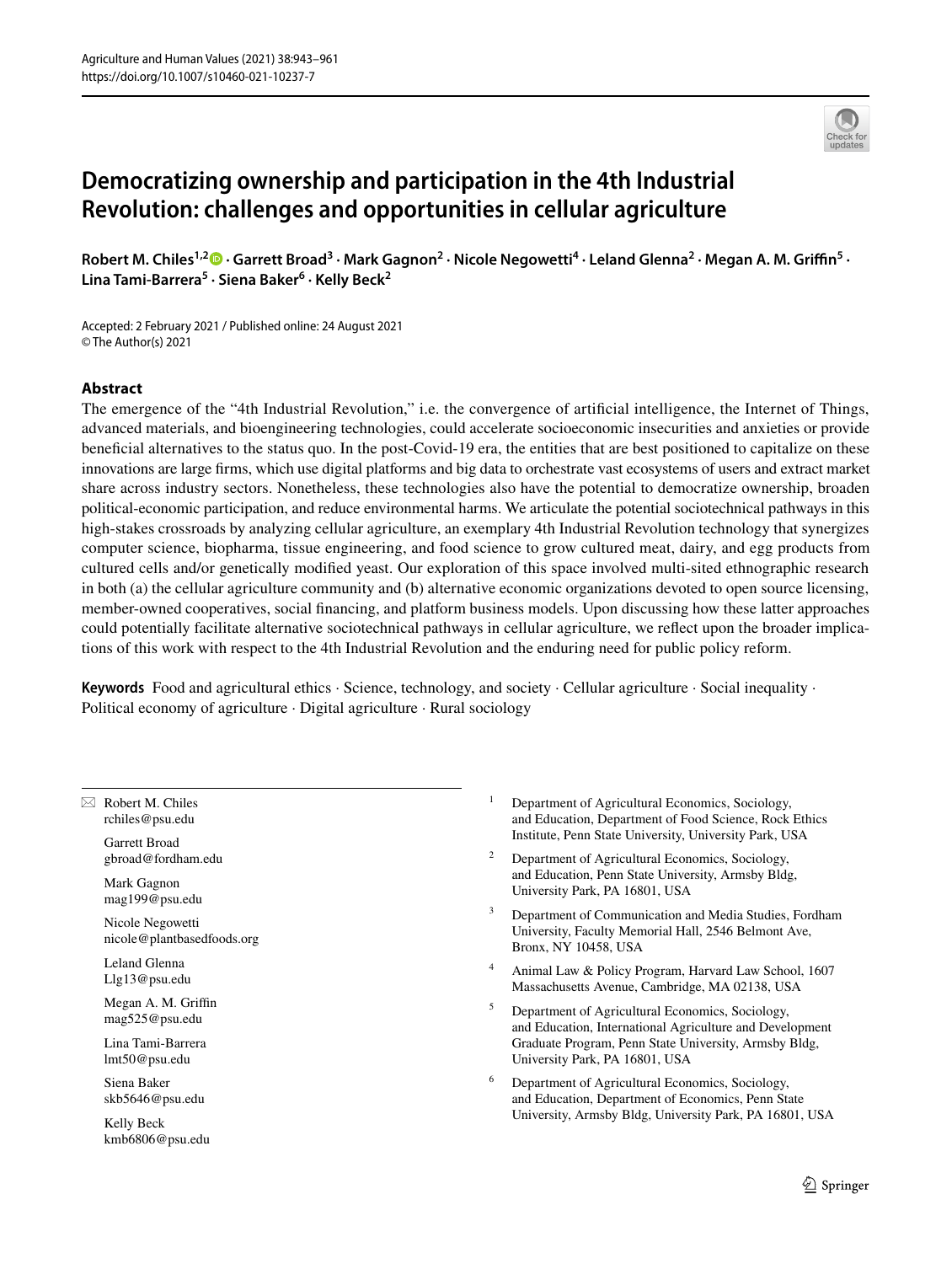#### **Abbreviations**

| 4IR | Fourth Industrial Revolution             |
|-----|------------------------------------------|
|     | CMMC Cultivated Meat Modeling Consortium |

## **Introduction**

Emerging "4th Industrial Revolution" (4IR) technologies that fuse the "physical, digital, and biological worlds" (Schwab [2016,](#page-16-0) p. 1) could help to revitalize the contemporary agri-food system, improve social equity, and reduce environmental degradation. They could also do the opposite. Cellular agriculture, a 4IR technology that uses animal cells—or, in some cases, genetically modifed yeast to grow meat, dairy, egg, seafood, and plant components in vitro is an exemplar of this existential tension. Although it is not yet widely available as a consumer product, its proponents portray a best-case scenario in which cellular agriculture could reduce land, water, and chemical inputs, minimize greenhouse gas emissions, improve food safety, optimize nutritional attributes, and obviate the need to raise and slaughter animals for food (Cameron and O'Neill [2019](#page-14-0); Datar et al. [2016](#page-14-1); Specht et al. [2018\)](#page-16-1). However, cellular agriculture could also concentrate ownership and power in the global food system, namely by displacing ranchers, farmers, fshers, and ancillary industries, while also falling short of its environmental promises (Broad [2019](#page-14-2); Cosgrove [2017](#page-14-3); Hines et al. [2018;](#page-15-0) Lynch and Pierrehumbert [2019](#page-15-1); Tuomisto [2019](#page-16-2)).

Over the past decade, scholars have explored a broad spectrum of socioeconomic and ethical questions pertaining to this technology (see Chiles [2013](#page-14-4); Guthman and Bilte-koff [2020;](#page-15-2) Hocquette et al. [2015;](#page-15-3) Jönsson [2016;](#page-15-4) Laestadius [2015](#page-15-5); Slade [2018](#page-16-3); Broad [2019\)](#page-14-2). However, this scholarship has done little to engage with concepts related to inclusive innovation (Juma [2016](#page-15-6); Stilgoe et al. [2013](#page-16-4)), and therefore has yet to identify mechanisms that might facilitate more (or less) just and equitable development in this sector. Scholarship in the political economy of agriculture provides a logical starting point for such an inquiry, as it has demonstrated how supply chain confgurations, public and private governance systems, and the social construction of technology afect consumption patterns and livelihoods. Perhaps above all, this literature showcases the importance of understanding food-system ownership and stakeholder participation at a structural level (Howard [2016\)](#page-15-7). However, as noted by Gibson-Graham [\(2006\)](#page-15-8), there is a tendency for many political economy scholars to portray the capitalist economy as monolithic and incessant. Large transnational frms have gained powerful oligopolistic market control with global infuence that will likely persist. However, their continued dominance is not a foregone conclusion, as there are alternative social organizations of economic activities that could become more prominent alongside 4IR innovations. This is important because, as previous industrial revolutions have revealed, the potential socioeconomic and ecological benefts of technological innovations are contingent on the social organization of their production and distribution. Industrial revolutions thus present the possibility for social reorganization that could democratize ownership, broaden politicaleconomic participation, and reduce environmental harms (McCarthy and Zald [1977](#page-16-5); Rifkin [2014;](#page-16-6) Schwab [2016](#page-16-0)).

We explore these issues by investigating how alternative economic models might facilitate a process of inclusive innovation in cellular agriculture, and by extension, provide a template for other 4IR technologies. In what follows, we frst engage with and extend the political economy of agriculture literature by examining how digitalization is reshaping traditional forms of ownership and participation in the agri-food system. We then discuss our empirical investigation of this phenomenon, which has been guided by two basic research questions: (I) How do players in the cellular agriculture community understand its current economic trajectory? (II) What types of alternative sociotechnical pathways could be used to develop cellular agriculture? Our approach to these questions involved multi-sited ethnographic research of the cellular agriculture community and alternative economic organization events. After reviewing our fndings from these two respective areas of inquiry, we synthesize our results by discussing a unique sociotechnical pathway that could facilitate inclusive innovation in this feld. We conclude the paper by refecting upon the broader implications of this work, specifcally with respect to the 4IR, alternative food movements, food tech justice, and public policy.

## **The 4th Industrial Revolution and cellular agriculture in political‑economic context**

Historically, while the appropriation and substitution of raw natural materials for industrial products has resulted in innovative solutions for agricultural challenges (Lusk [2016\)](#page-15-9), it has also concentrated political and economic power in the hands of the largest farmers, input providers, processors, and retailers (Goodman et al. [1987](#page-15-10); Howard [2016](#page-15-7)). Horizontal/ vertical integration, intellectual property rights, fnancialization, and private governance have further squeezed market share from small producers (Carlson [2018;](#page-14-5) Lawrence [2017](#page-15-11); Marsden et al. [2019](#page-15-12); Patel and Moore [2017;](#page-16-7) Pimbert et al. [2001\)](#page-16-8). Proprietary-driven innovation strategies have become so prominent that even public universities have sought to attract more private investments and intellectual property protections (Brandl and Glenna [2017\)](#page-14-6).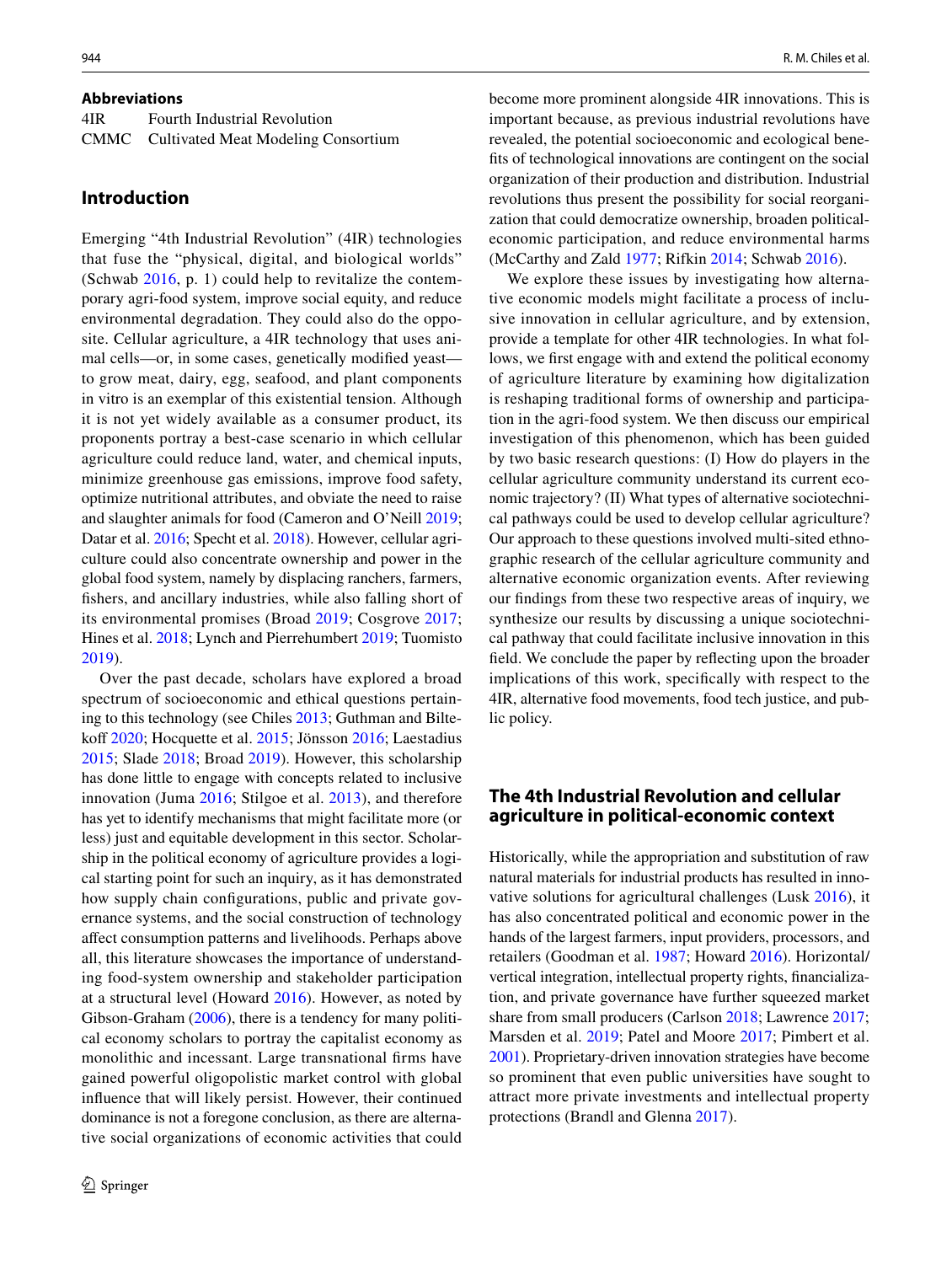Agricultural scientists and large agribusiness actors have also changed the depth and composition of social participation in the agricultural system. There are fewer farms, experiential knowledge of farming has been largely displaced by technocratic expertise, research is driven by an emphasis on proprietary and productivist technologies, communities are increasingly disconnected from traditional foodways, consumers and workers are "deskilled" (Jafe and Gertler [2006\)](#page-15-13), and civic engagement is sporadic. In the seed and agricultural sectors, intellectual property licensing has led to greater market concentration and less competition (Fuglie and Toole [2014](#page-14-7)), and studies suggest that intellectual property protections and lawsuits may inhibit certain types of university research (Baker et al. [2017](#page-13-0); Lei et al. [2009](#page-15-14); Glenna et al. [2015\)](#page-15-15).

While the debate over industrial agriculture and intellectual property continues, a new era of technological disruption has already begun. The convergence of digital technology with materials science, biology, and other felds is now "evolving at an exponential rather than linear pace" (Schwab [2016](#page-16-0), p. 1). In agriculture, artifcial intelligence is signifcantly reducing the use of labor (Carolan [2018;](#page-14-8) Rotz et al. [2019a](#page-16-9)); embedded sensors, drones, and cloud/edge computing are advancing the feld of "smart" agriculture (Rotz et al. [2019b](#page-16-10)); traditional manufacturing companies like John Deere are reinventing themselves as "technology companies" (Carolan [2018](#page-14-8)); Walmart is deploying blockchain to enhance traceability in supply chains (Corkery and Popper [2018\)](#page-14-9); 3D printers are being used to decentralize and personalize food manufacturing (Nachal et al. [2019\)](#page-16-11); and synthetic biology is dramatically accelerating plant and animal breeding (Pixley et al. [2019\)](#page-16-12). These shifts are being further accelerated in the aftermath of the Covid-19 pandemic (Chiles [2020](#page-14-10)). Outside of academic research, 4IR innovations have primarily emerged from the conventional playbook of commercial technology development, i.e. leveraging private investments, intellectual property, and/or government subsidies (Baker et al. [2017](#page-13-0)). If concerned stakeholders do not proactively engage with these developments, the deployment of digital technologies can potentially "lock-in" institutional arrangements and build path dependencies (Carolan [2020a](#page-14-11)).

Trailblazing work on digitalization and agri-food systems has been done by Wolf and Wood ([1997](#page-17-0)), Kloppenburg [\(2010](#page-15-16), [2014\)](#page-15-17), Carolan ([2015,](#page-14-12) [2017a,](#page-14-13) [b,](#page-14-14) [2018](#page-14-8)), Schneider et al. [\(2017\)](#page-16-13), and others, but the political economy of agriculture as a whole has been slow to recognize the profoundly disruptive potential of the 4IR. The transformative impact of the 4IR on global agri-food systems is now virtually impossible to ignore, and interest in this area has grown signifcantly in just the past two years (see Rotz et al. [2019a](#page-16-9), [b;](#page-16-10) Bowen and Morris [2019;](#page-13-1) Burton [2019;](#page-14-15) McMichael [2020](#page-16-14); Broad [2020b;](#page-14-16) Barrett and Rose [2020](#page-13-2); Carolan [2020b](#page-14-17); Clapp and Ruder [2020;](#page-14-18) Comi [2020](#page-14-19); Fraser [2020;](#page-14-20) Hansen et al. [2020;](#page-15-18) Marshall et al. [2020](#page-16-15); Oncini et al. [2020](#page-16-16); Rose et al.  $2021$ ). In the digital platform era, optimizing efficiencies through horizontal/vertical integration and supply-side economies of scale (e.g. Tyson Foods), dictating strict contractual terms to suppliers (e.g. Walmart), or providing a uniform customer experience (e.g. McDonalds) is no longer the only logical strategy for accumulation. Now, "with platforms, the assets that are hard to copy are the community and the resources its members own and contribute, be they rooms or cars or ideas and information. In other words, the network of producers and consumers is the chief asset" (Van Alstyne et al.  $2016$ ). Here, minimal-input, highly efficient, decentralized, and personalized 4IR technologies that produce at near "zero marginal cost" (Rifkin [2014](#page-16-6)) could eventually replace twentieth century corporate strategies.

Cellular agriculture embodies the 4IR by integrating digital, material, and biological technologies, specifcally computer science, biopharma, tissue engineering, and food science (Datar et al. [2016\)](#page-14-1). Cell-based meat production involves collecting immortalized cell lines, maturing them in a nutrient-rich growth media, seeding them on biomechanical scafolding in a proliferation bioreactor, and then harvesting the edible muscle tissue. Production processes for cell-based meat have been under development since the turn of the millennium, initially in the form of goldfsh "fllets" (Benjaminson et al. [2002](#page-13-3)), bioengineering exhibits (Catts and Zurr [2008\)](#page-14-21), and, more recently, through venture-capitalfunded startups and applied research in product development (Stephens et al. [2019\)](#page-16-19). Policymakers in the U.S. and globally are still deciding how to regulate these products, as many of the underlying technologies are still under development and/ or undisclosed for proprietary reasons (see the Good Food Institute's annual *State of the Industry Report* for updates). At the time of this writing, consumers in select geographies are just beginning to have access to some cellular agriculture products, but in the US and throughout most of the world, the industry remains in a pre-market development phase (Noyes [2020](#page-16-20)).

Given the asymmetrical distribution of benefits and harms from previous industrial technologies, the political economy of agriculture scholarship has generally been skeptical of technological solutions for contemporary food system challenges (Scott [2011](#page-16-21)). There is widespread concern, therefore, that cellular agriculture could accelerate the concentration of wealth and diminish overall participation in agriculture through "de-agrarianization" (Hebinck [2018](#page-15-19)), all while offering fewer environmental and public health benefts than promised (Bowen and Morris [2019](#page-13-1); Broad [2019](#page-14-2); Lynch and Pierrehumbert [2019;](#page-15-1) Perls [2018](#page-16-22)). These concerns merit further exploration and deliberation. There could be a signifcant centralization of power, for example, if a single company perfects a market-ready product frst, or if that company is absorbed by a larger corporation. Due to the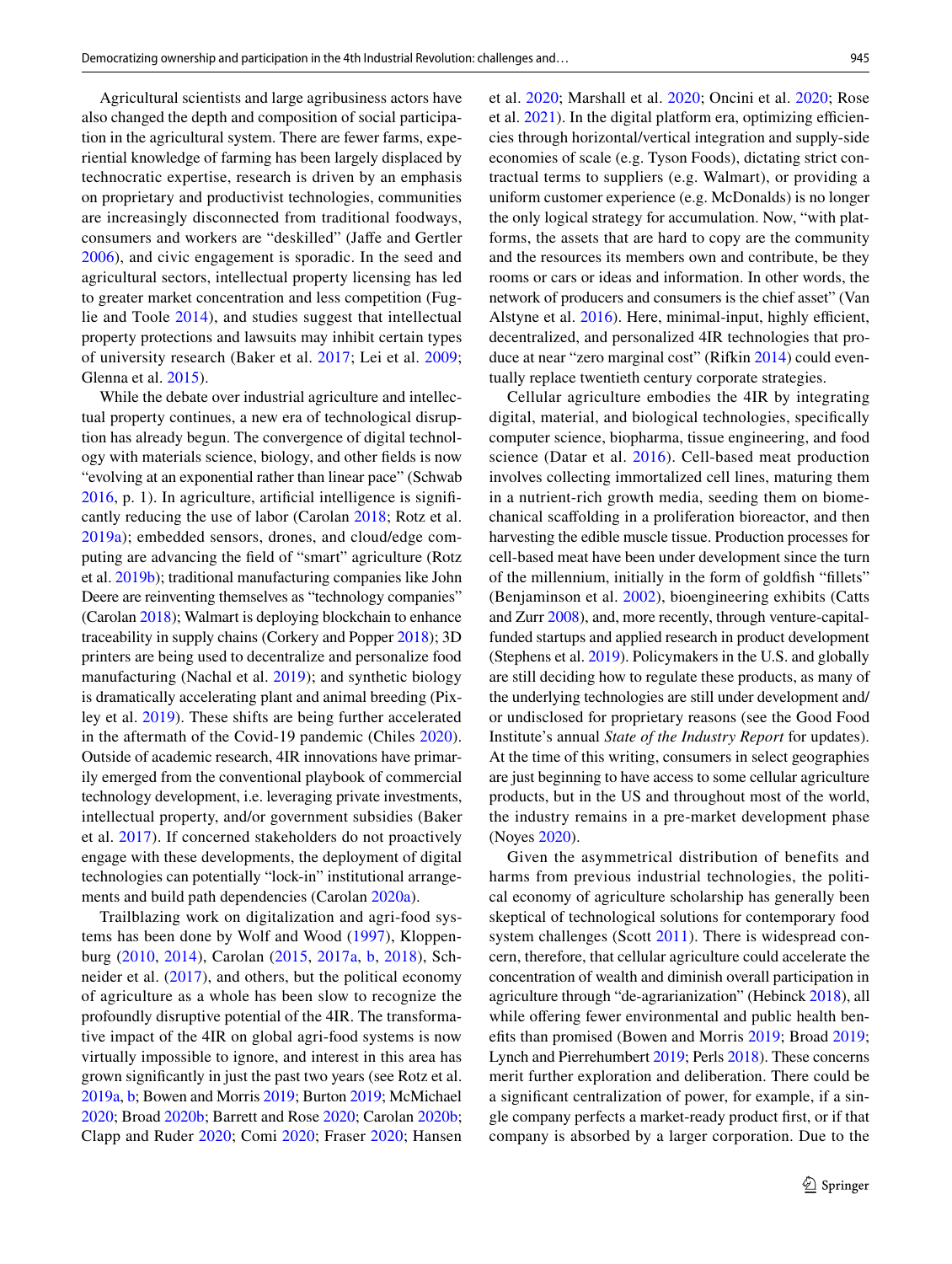longevity of patent protections, there might be little incentive for new product development (Clancy and Moschini [2017](#page-14-22)). Competing industry principles of disruption, transparency, and secrecy may prevent interested publics from fully assessing the technology's consequences or holding its proponents accountable (Guthman and Biltekoff [2020\)](#page-15-2). A massive disruption to the livestock industry would moreover have profound socioeconomic impacts on a host of diferent agricultural stakeholders (Ilea [2009](#page-15-20)). Many ranchers, for example, are self-employed, employ lower skilled workers, and manage small herds—79% of beef cattle farmers own fewer than 49 animals (USDA NASS [2019\)](#page-16-23). Taken together, there is good reason to be skeptical of techno-utopian rhetoric (Broad [2020a](#page-14-23); Jönsson [2016](#page-15-4)).

At the same time, however, it is important not to adopt a pre-determined perspective that assumes agri-food technologies are inherently linked to inequity and exclusion. Braveman and Gruskin ([2003\)](#page-14-24) note that equity—an absence of systemic disparities in health and well-being between groups with diferent levels of social power—can be realized through improved social processes. Juma [\(2016\)](#page-15-6) makes a similar observation with respect to inclusive innovation, a process through which diverse public engagement is fostered and local capabilities are built, particularly among historically excluded communities. While this is rarely a priority for proft-driven transnational corporations, it can nonetheless be advanced through existing institutional frameworks such as public oversight, joint ventures and technology partnerships, and equitable management of intellectual property (Juma [2016](#page-15-6)). Related frameworks have emphasized that incorporating dimensions of anticipation, refexivity, inclusion, and responsiveness into the early development process can promote responsible innovation that "takes care of the future through collective stewardship of science and innovation in the present" (Stilgoe et al. [2013,](#page-16-4) p. 1571). The growing feld of responsible innovation and research is built upon a belief that scientifc and technological advances can be productively embedded in society through a, "transparent, interactive process by which societal actors and innovators become mutually responsive to each other with a view on the (ethical) acceptability, sustainability and social desirability of the innovation process and its marketable products (von Schomberg [2011](#page-17-1), p. 9). Similarly, for Djelic and Quack [\(2007](#page-14-25)), new and alternative "path generation" can take shape with the aggregation of multiple decision points and critical junctures over time where "legacies play an important but non-deterministic role" (Djelic and Quack [2007,](#page-14-25) p. 167).

Although digitalization and platformization have disproportionately beneftted the world's largest companies, they have simultaneously expanded how food system workers, small producers, citizen consumers, food justice activists, and scholars can participate in collective action and institutional decision-making (see Akom et al. [2016;](#page-13-4) Carolan [2017a,](#page-14-13) [b](#page-14-14); Schneider et al. [2017\)](#page-16-13). Increasing democratic participation in regulatory agencies and economic institutions, for example, can enhance problem solving by reducing knowledge gaps and building trust between citizens, employees, and executives (Dewey [1991](#page-14-26); Dryzek [2005;](#page-14-27) Glenna and Mitev [2009;](#page-15-21) Katz and Light [1996](#page-15-22)). The ability to harness new forms of digital participation moreover allows savvy organizations to unleash the power and creativity of the crowd, improve transparency, and make institutions more accessible to ordinary people (Heimans and Timms [2018](#page-15-23)). Similarly, alternative economic organizations, like cooperatives, can create "inherent structural ties to the local" (Mooney [2004](#page-16-24), p. 96) that promote innovation, fexibility, community economic development, and a long-term focus (Glenna and Mitev [2009;](#page-15-21) Merrett and Walzer [2004](#page-16-25)).

With cellular agriculture at a moment of nascent if increasingly rapid technological and market expansion, this is a critically important moment for engagement on issues of responsible and inclusive innovation (see also Juma [2016;](#page-15-6) Lele and Goswami [2017;](#page-15-24) Lewis [2017;](#page-15-25) Stilgoe et al. [2013](#page-16-4)). Given the increasing recognition that the dominant sociotechnical regime results in a skewed distribution of benefts and harms, we sought to explore whether cellular agriculture, and the 4IR more broadly, is being (or could be) developed and difused through inclusive ownership and participation strategies that offer the potential for equitable outcomes.

# **Data and methods**

For this project, we conducted multi-sited and online ethnographic research (see Burawoy [2000](#page-14-28); Gille and Riain [2002](#page-15-26); Kozinets [2015;](#page-15-27) Marcus [1995\)](#page-15-28) of cellular agriculture and alternative economic organization events. We studied conference events because they efectively serve as proxies for circulating novel discourses, strategizing, innovating, collaborating, and sharing concerns in a hyperconnected, globalized society (see Garsten and Sörbom [2018](#page-15-29)). In cellular agriculture, conference events "have functioned to both bring people together and symbolically mark new stages in the feld's development" (Stephens et al. [2019,](#page-16-19) p. 4). When we were unable to do the feldwork in person, we conducted what Kozinets ([2015](#page-15-27)) refers to as online ethnographies of conference websites, agendas, speakers, sponsors, videos, slides, transcripts, and blog posts. This provided us with additional data on the communities of practice and stakeholder networks in cellular agriculture and alternative economic organizations.

Although several of the events were hosted by organizations that deliberately sought to democratize ownership and participation in the 4IR, others were more agnostic on this goal. Our primary objective was to sample across a broad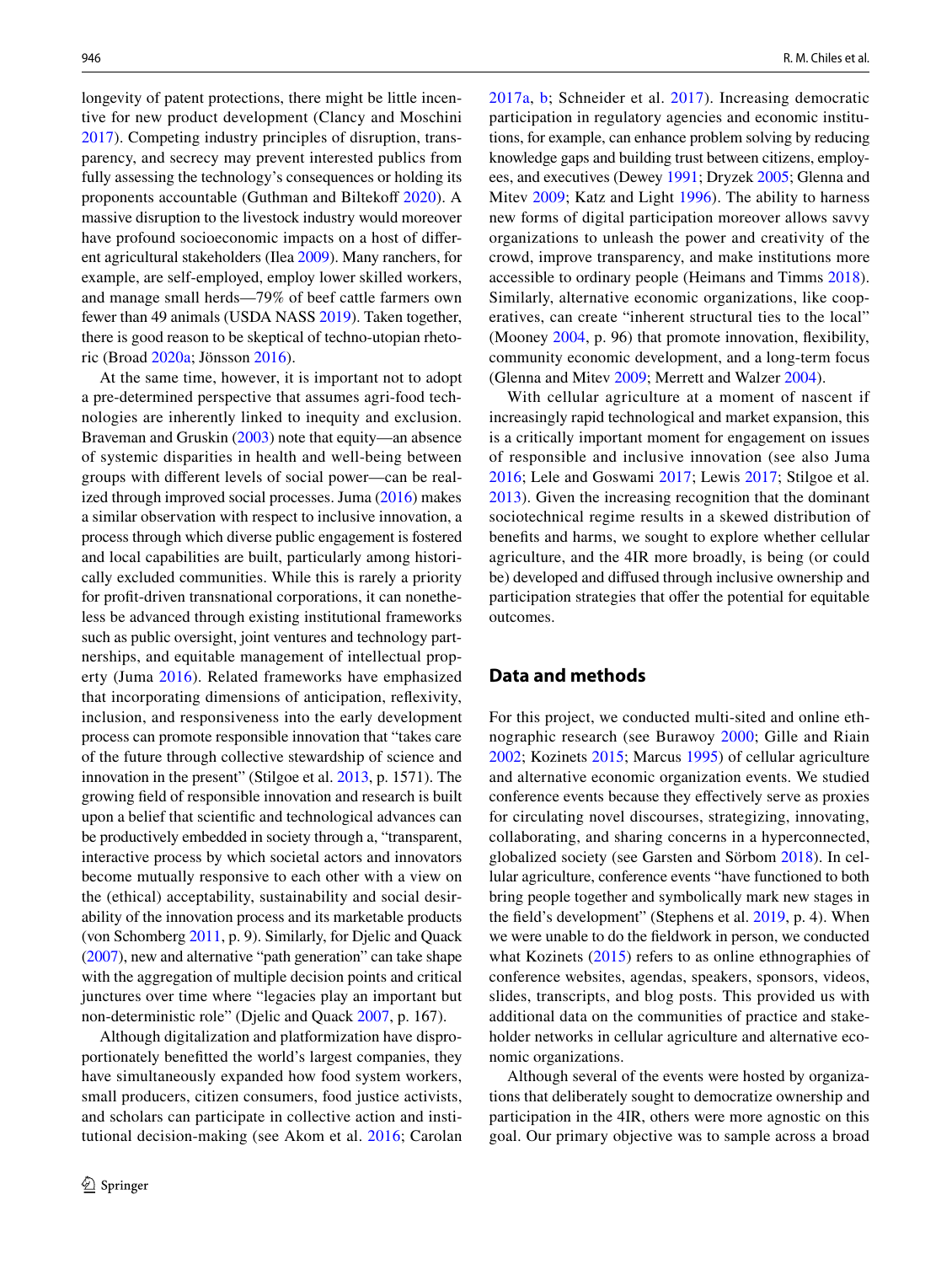range of perspectives and sociotechnical pathways through which cellular agriculture could be pursued. In constructing a purposive sample of possible events to target, we frst drew on relevant peer-reviewed literatures, business journals, and the collective experiences of an interdisciplinary research team that included scholars with backgrounds in rural sociology, economics, communication, agricultural science, and legal studies. Team brainstorming sessions were then used to inductively select sites of study (see Table [1\)](#page-4-0). We also used these meetings to refect upon and share how our own respective standpoints, assumptions, blind spots, and values shaped our approach to the feldwork.

Although the in-person and online research provided unique types of opportunities for interaction and follow-up, we asked the same research questions and used the same methodological approach for both aspects of the project. For all events, we took note of our initial impressions and assumptions, signifcant or unexpected activities, patterns, sensory and emotional experiences, key quotations, discourses, local jargon, and participant behaviors, while also pursuing relevant digital threads in greater detail (Emerson et al. [2011;](#page-14-29) Kozinets [2015;](#page-15-27) Miles et al. [2014\)](#page-16-26). When we attended the events in person, we further engaged with attendees on the topic of what inclusive innovation for cellular agriculture might look like and how it might be accomplished at the institutional level. Based on prior scholarship in the political economy of agriculture, we asked attendees about the types of organizational models and strategies that

<span id="page-4-0"></span>**Table 1** Data collection at cellular agriculture and alternative economic organization events

| Online events                                                                  | Date                | Location          |
|--------------------------------------------------------------------------------|---------------------|-------------------|
| World Agri-Tech Innovation Summit                                              | 3/19/19-3/20/19     | San Francisco, CA |
| Good Food Expo                                                                 | 3/22/19-3/23/19     | Chicago, IL       |
| National Center for Employee Ownership 2019 Conference                         | 4/9/19-4/11/19      | Pittsburgh, PA    |
| Protein Trends and Technologies Seminar                                        | 5/21/19-5/22/19     | Itasca, IL        |
| SB19-Sustainable Brands                                                        | 6/3/19-6/6/19       | Detroit, MI       |
| Inaugural Meeting of The Cultured Meat Modeling Consortium                     | 6/6/19-6/8/19       | Seattle, WA       |
| Plant Based World Conference & Expo                                            | $6/7/19 - 6/8 - 19$ | New York, NY      |
| 360 of Cooperation: National Conference for Co-ops and Mutuals                 | 6/18/19-6/20/19     | Quebec City, QC   |
| Future Food Tech: New York                                                     | 6/18/19-6/19/19     | New York, NY      |
| National Council of Farmer Cooperatives 2019                                   | 6/24/19-6/26/19     | Washington, DC    |
| Agri Food Innovation Event                                                     | 6/26/19-6/27/19     | Venlo, NL         |
| <b>OPEN 2019—Decentralized Collaboration</b>                                   | 6/27/19-6/28/19     | London, UK        |
| Open Source Microfactory STEAM camp                                            | 6/29/19-7/7/19      | Maysville, MO     |
| In Defense of the Commons: Challenges, Innovation and Action (IASC Conference) | 7/1/19-7/5/19       | Lima, PE          |
| RIPESS Solidarity Economy Europe Gen Assembly                                  | 7/5/19-7/6/19       | Lyon, FR          |
| 2019 MIT Platform Strategy Summit                                              | 7/12/2019           | Cambridge, MA     |
| Ag Innovation Showcase                                                         | 9/9/19-9/11/19      | Minneapolis, MN   |
| 15th Annual Int'l Fair Trade Summit                                            | 9/16/19-9/19/19     | Lima, PE          |
| Platform Economy Summit Europe                                                 | 9/16/19-9/19/19     | Frankfurt, GER    |
| 5th International Scientific Conference on Cultured Meat                       | 10/6/19-10/8/19     | Maastricht, NL    |
| 2019 Borlaug Dialogue International Symposium                                  | 10/16/19-10/20/19   | Des Moines, IA    |
| <b>In-Person Events</b>                                                        | Date                | Location          |
| New Harvest Conference                                                         | 7/19/19-7/20/19     | Cambridge, MA     |
| Open Source Summit 2020                                                        | 8/21/19-8/23/19     | San Diego, CA     |
| Reducetarian Summit                                                            | 9/27/19-9/29/19     | Washington, DC    |
| Good Food Conference                                                           | 9/4/19-9/6/19       | San Francisco, CA |
| <b>B Corps Champions Retreat</b>                                               | 9/16/19-9/18/19     | Los Angeles, CA   |
| 2019 Co-Op IMPACT Conference                                                   | 10/2/19-10/4/19     | Arlington, VA     |
| SOCAP19 (Social Capital Markets)                                               | 10/22/19-10/25/19   | San Francisco, CA |
| CAST (Council for Agricultural Science & Technology) Meeting                   | 10/29/19-10/31/19   | Fayetteville, AR  |
| Food Tank Summit NYC                                                           | 11/1/19-11/2/19     | New York, NY      |
| 40th Annual Agricultural Law Educational Symposium                             | 11/7/19-11/9/19     | Washington, DC    |
| IoT Expo North America 2019                                                    | 11/13/19-11/14/19   | Santa Clara, CA   |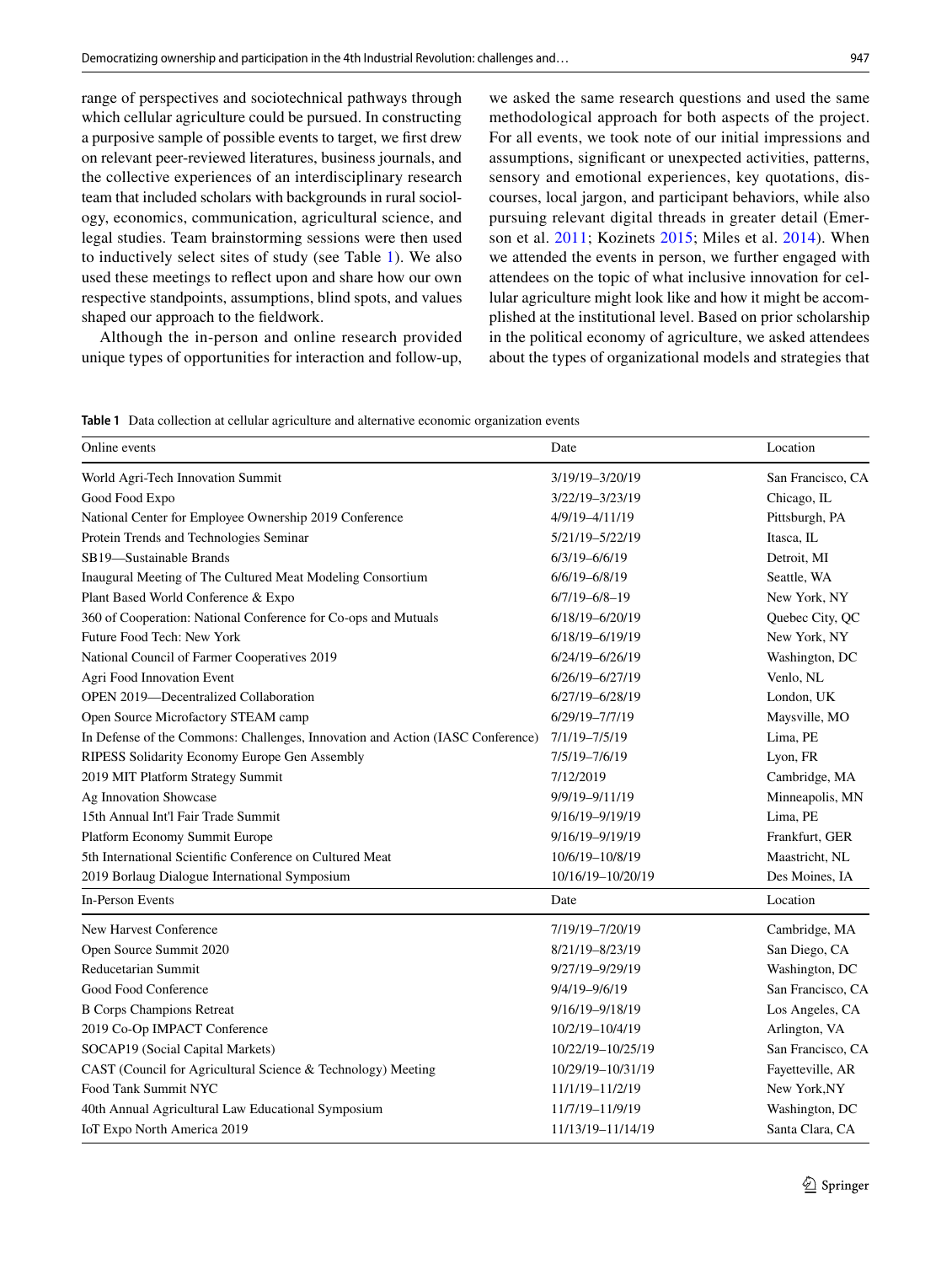they found to be the most inclusive and innovative, whether or not nontraditional organizational models might ofer a unique value proposition, the types of customers and potential partners who might be interested, fnancing options, how scale-up might be achieved, the types of resources that would be needed, which emerging technologies could help to drive innovation in the sector, how intellectual property might be managed, and what types of internal and external challenges would likely be faced. For each event that we studied, both in-person and online, individual researchers inductively sampled on the sessions, participants, and concepts that were most relevant to the core themes of the project (see Becker [1998\)](#page-13-5). We discussed our within-case sampling strategies in team meetings, explained why we chose to focus on certain aspects of the event, and then brainstormed on what we might need to do going forward in order to ensure the saturation of diferent perspectives.

After we collected the data, we engaged in inductive coding, wrote analytic memos, shared our perspectives in team meetings, and solicited additional feedback from study participants (Emerson et al. [2011;](#page-14-29) Miles et al. [2014](#page-16-26)). These interdisciplinary conversations, juxtaposed with relevant literatures, served to triangulate and contextualize our fndings (McGrath et al. [1982\)](#page-16-27). Through this process, we identifed two critical dimensions for inclusive innovation in cellular agriculture and the 4IR: *ownership*, which refers to the legal entities involved in the development of the industry, and *participation*, which refers to collaboration and stakeholder engagement (both within the industry and with broader publics).

Lastly, our methodology also involved the co-production of alternative sociotechnical pathways for cellular agriculture with our study participants. This approach is widespread in qualitative research, and is manifest across participatory, constructivist, standpoint, and feminist traditions. As noted by Jasanoff  $(2004, p. 14)$  $(2004, p. 14)$ , the "idiom" of co-production provides a useful framework for analyzing the "relationship between the ordering of nature through knowledge and technology and the ordering of society through power and cul-ture" (cited in Eddens [2019\)](#page-14-30). We accordingly theorized what inclusive ownership and participation in cellular agriculture might look like, and we engaged in reciprocal dialogue with our study participants on diferent iterations of this concept. The co-production dimension of the research was integrated with the semi-structured interview questions that we asked participants (see above), and it adopted unique shapes and forms based upon the backgrounds of individual participants. This resulted in a hybrid process of scholarship and co-design that emphasized, "refections, provocations, projections, extrapolations, and anticipations of multiple possible near-future worlds" (Vertesi et al. [2016](#page-17-2), p. 181). While we did not want to engage in advocacy, we did want our participants to think creatively about social responsibility,

inclusive innovation, and serving the public good. We were transparent about the basic values that animated the project with our interviewees, and we solicited their feedback and suggestions as to their potential meaning(s) and applicability in diferent institutional and technological contexts. We found that this resulted in rich conversations, built rapport, and stoked interest with the core themes of the project. The co-production aspects of our work are further detailed in the synthesis and refections section.

## **Findings on ownership and participation in cellular agriculture**

We found that the feld is predominantly (but not exclusively) driven by traditional organizational forms: hierarchical ownership models backed by venture capital and proprietary licensing strategies. These organizational entities empower startups to quickly and efectively participate in the conventional food economy while nonetheless limiting overall collaboration and public engagement in the science itself. From the perspective of our participants, the protection of intellectual property is necessary in order to provide an eventual pay-off to investors and protect their assets from being claimed by rival businesses.

### **Ownership**

The choice of *legal entity* is foundational to the ultimate social impact of any organization, particularly with respect to how it will be owned and how people might participate within it (Haigh et al. [2015\)](#page-15-31). A legal entity is an association, corporation, partnership, proprietorship, trust, or individual that has legal capacity to enter into agreements or contracts, assume obligations, incur and pay debts, sue and be sued in its own right, and be accountable for illegal activities. The type of legal entity can have signifcant implications for tax treatment, governance, and operation of an organization, and the amount of control over the organization can also vary depending on how the entity is established. The political economy of agriculture scholarship has long emphasized the importance of legal entities when analyzing social, environmental, and technological change in the global food system (see Chiles et al. [2020;](#page-14-31) Ransom et al. [1998](#page-16-28); Schneiberg et al. [2008](#page-16-29); Welsh et al. [2008](#page-17-3)) and we accordingly used legal entity structures as a gateway towards understanding the landscape of the cellular agriculture industry.

In the cellular agriculture community, a de facto division of labor between legal entities has taken place that efectively mirrors other agricultural and life science sectors: universities conduct basic research; non-profts convene, stimulate, and advocate for the feld as a whole; and private companies direct these resources towards commercial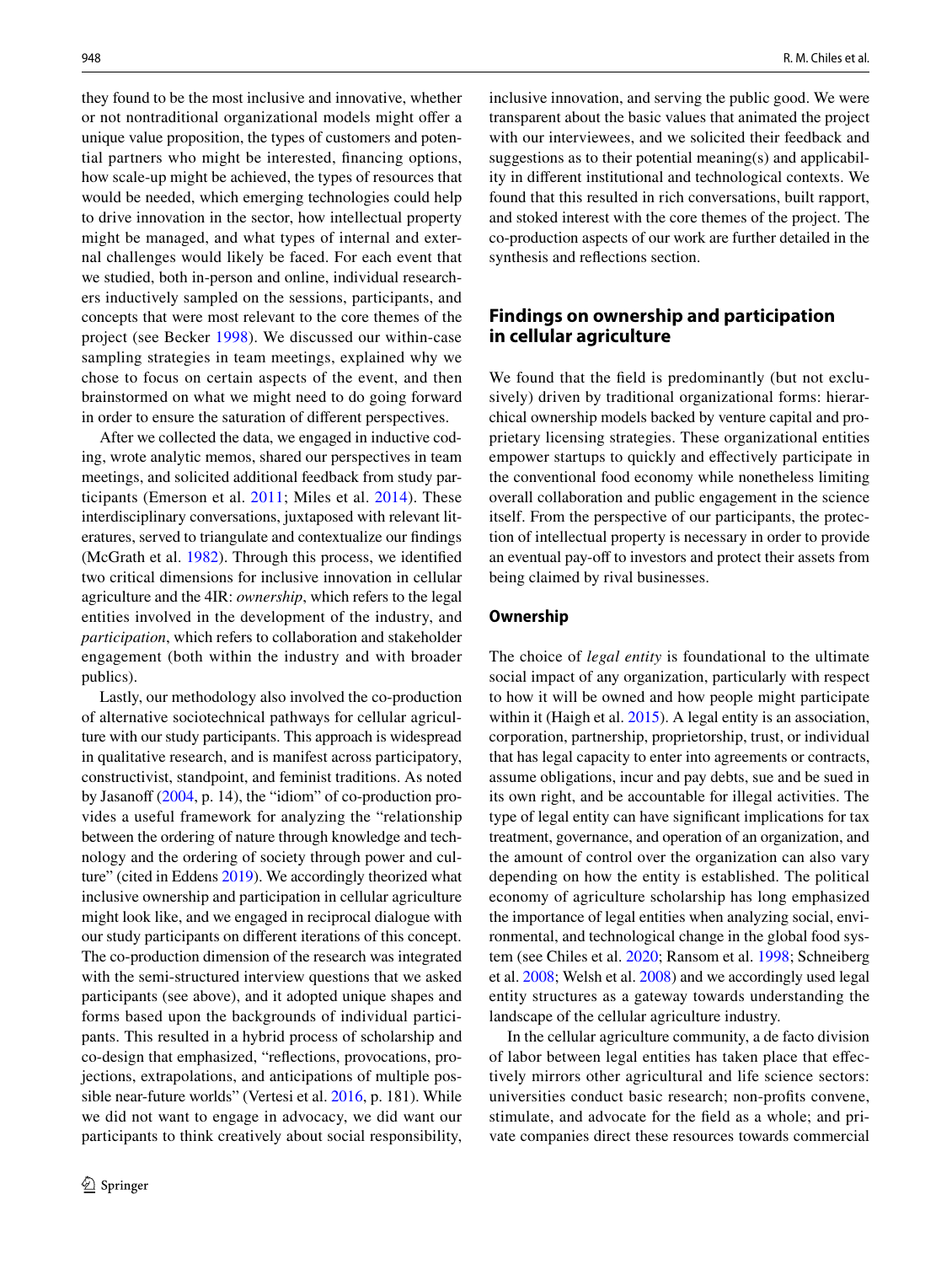applications. The ability of traditional C-corporations and limited liability companies to innovate and grow is undeniable (Haigh et al. [2015](#page-15-31)), and cellular agriculture entrepreneurs have used these legal entities to accelerate and protect their work. According to the Good Food Institute's *State of the Industry* report, "27 cell-based meat and seafood companies had publicly announced themselves worldwide by the end of 2018, 11 of which were founded in 2018… [and] 15 have announced that they have raised external funding (Cameron and O'Neill [2019,](#page-14-0) p. 5; see Table [2](#page-6-0))." Eight of these startups, each based in the US, reported a combined \$414.5 M in external research and development (R&D) funding.

Several researchers whom we spoke with were either unfamiliar with or skeptical towards the idea of using other types of legal entities to advance the technology. One speaker at New Harvest 2019 (a leading cellular agriculture conference, convened by its namesake non-proft organization), was demonstrably unfamiliar with the concept of a "worker cooperative" when asked. A corporate consultant with whom we spoke at the same event was more explicitly against the idea of alternative legal entities, calling them "too risky," while supporting the idea of the value-driven and transparent (if nebulously defned) "good corp." At the same time, however, one engineer with whom we spoke said that a cooperative business for cellular agriculture might make sense, given that some companies want to co-produce their products rather than contract everything out.

Financing for cellular agriculture startups has primarily come from venture capital and large agribusiness corporations, although some national governments have also invested in these companies (Shieber [2018;](#page-16-30) Starostinetskaya [2018;](#page-16-31) Stephens et al. [2019\)](#page-16-19). Publicly and charitably fnanced research continues at universities, but these efforts have attracted comparatively less funding (Dolgin [2020;](#page-14-32) Stephens et al. [2019\)](#page-16-19). One engineer with whom we talked said that working with venture capitalists' tech incubators provided helpful mentoring and a "seal of approval" for a high-risk business. At the same time, signifcant tradeofs accompany reliance on such fnancial entities, such as needing to give up equity share. Several startup representatives explained that the feld has already evolved to the point where many new companies would no longer be willing to make that type of tradeoff, and this is a frequent topic of discussion in entrepreneurship circles more broadly. We also heard a major agribusiness representative articulate that cellular agriculture would probably play a complimentary role in the future food system, and that his company had invested in the technology from both a defensive standpoint and a growth standpoint. "[We] will not allow others to disrupt us," he

<span id="page-6-0"></span>

| <b>Table 2</b> Cell-based meat companies |              |  |
|------------------------------------------|--------------|--|
| Company                                  | Products (a) |  |

| Company                         | Products (a)                                                  | Place and date founded        | Total amount<br>raised (\$MM) | Most recent funding round |
|---------------------------------|---------------------------------------------------------------|-------------------------------|-------------------------------|---------------------------|
| JUST(b)                         | Cell-culture chicken                                          | San Francisco, CA. 2011       | 372.5                         | Series E                  |
| Integriculture                  | Cell-based foie gras                                          | Tokyo, Japan, 2015            | 2.7                           | Seed                      |
| Mosa Meat                       | Cultured meat (meatballs, tartare and<br>hamburguer)          | Maastricht, Netherlands, 2015 | 9.0                           | Series A                  |
| SuperMeat                       | Cultured meat (chicken)                                       | Tel Aviv, Israel, 2015        | 3.2                           | Seed                      |
| Memphis Meats                   | Cell-based meatballs and poultry<br>(chicken and duck)        | Berkeley, CA. 2015            | 22.0                          | Series A                  |
| Aleph Farms                     | Slaughter-free meat (bovine steak)                            | Rejovot, Israel, 2016         | Not disclosed                 | Seed                      |
| <b>Finless Food</b>             | Lab-grown fish and seafood                                    | Emery Ville, CA. 2016         | 3.8                           | Seed                      |
| Wild Type                       | Lab-grown salmon                                              | San Francisco, CA. 2016       | 3.5                           | Seed                      |
| <b>Future Meat Technologies</b> | Cell-based meat (chicken)                                     | Jerusalem, Israel, 2017       | 2.2                           | Seed                      |
| <b>Blue Nalu</b>                | Cellular aquaculture and fish                                 | San Diego, CA. 2017           | 4.5                           | Seed                      |
| Wild Earth                      | Clean protein dog food                                        | Berkeley, CA. 2017            | 4.5                           | Seed                      |
| Cubiq Foods                     | Cell cultured component (chicken fat/<br>Omega <sub>3</sub> ) | Barcelona, Spain, 2018        | 14.0                          | Private Equity Buyout     |
| New Age Meat                    | Clean pork sausage                                            | San Francisco, CA. 2018       | 0.3                           | Pre-seed                  |
|                                 | Cultured pork muscle-fat product                              |                               |                               |                           |
| Meatable                        | Lab-grown meat (beef and pork)                                | Delft, Netherlands, 2018      | 3.5                           | Seed                      |
| <b>Mission Barns</b>            | Duck, chicken, pork (fat component)                           | Berkeley, CA. 2018            | 3.5                           | Seed                      |

(a) Some of the product descriptions were adjusted by the information provided on the companies' web pages. (b) This company is pursuing cellbased meat as one part of a larger business and has not disclosed what portion of its total funding is being devoted to cell-based meat R&D *Source:* Cameron and O'Neill [\(2019](#page-14-0)); reproduced with permission. "For data availability reasons, [the Good Food Institute] report focuses on the 15 companies that have fundraising data available on PitchBook or in another public source (Cameron and O'Neill [2019](#page-14-0))."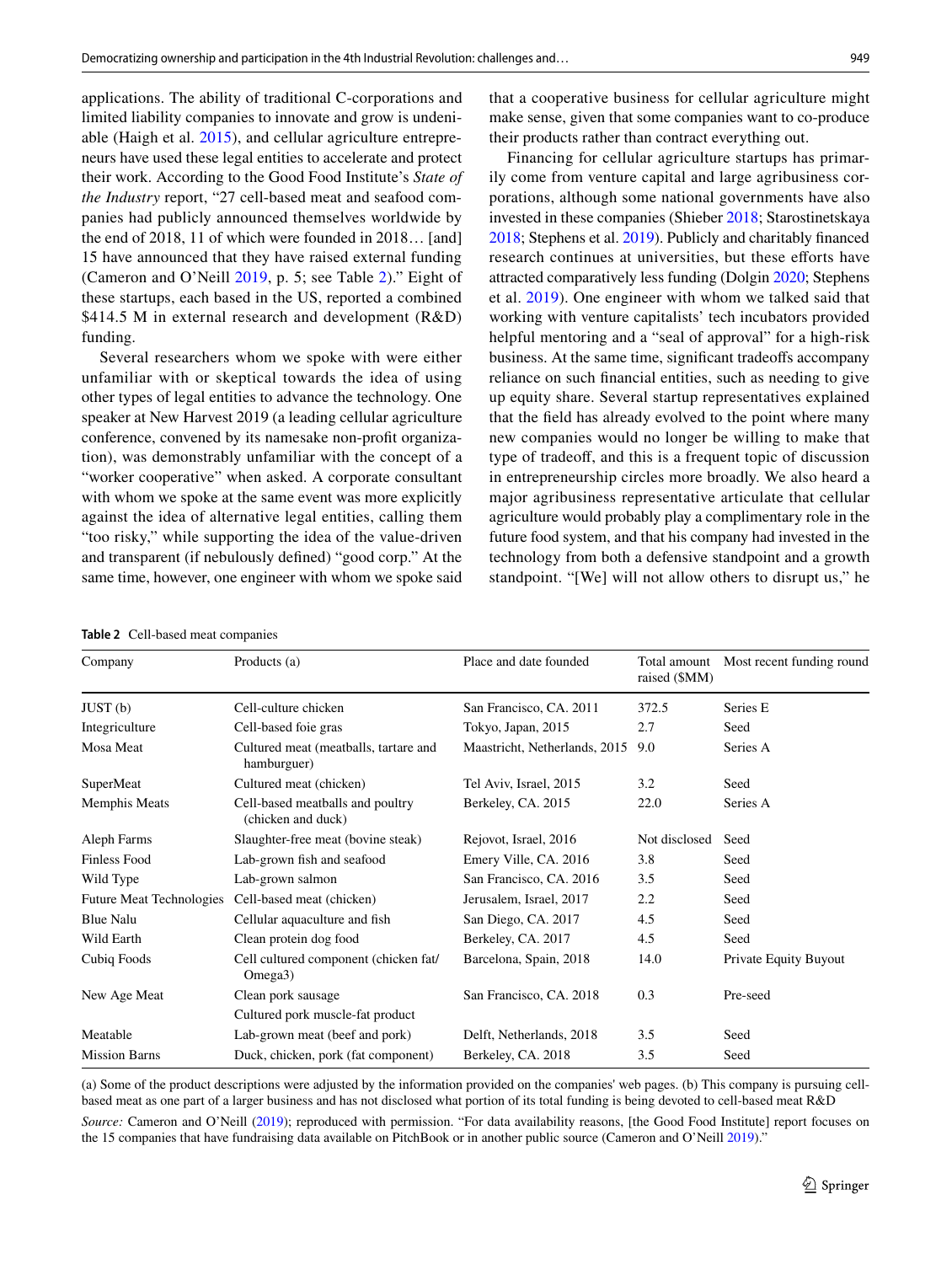declared. One startup representative claimed that fnancial partnerships with major agribusiness companies were mutually benefcial, since the latter could share extensive knowledge on consumer perceptions and purchasing decisions. This could help his startup to make decisions about industry strategy and market engagement, he explained. Despite the current success of the feld in raising venture capital, many proponents of cellular agriculture expressed concern that basic research and development would stagnate if initial rounds of funding fail to yield useful patents and/or trade secrets (see also Stephens et al. [2019](#page-16-19)).

Following political economy of agriculture scholarship (see Brandl and Glenna [2017;](#page-14-6) Glenna et al. [2015;](#page-15-15) Kloppenburg [2005,](#page-15-32) [2010](#page-15-16), [2014;](#page-15-17) Mascarenhas and Busch [2006](#page-16-32)), we also examined intellectual property and the potential of open innovation. There is nothing inherent to cellular agriculture that requires its myriad processes, components, and intellectual property to be proprietary; the feld is a composite of many diferent disciplines, all of which include open and closed licenses, and numerous organizations are funding and/or developing open source cellular agriculture projects (e.g. Shojinmeat, the Cultivated Meat Modeling Consortium, New Harvest, and the Good Food Institute). Digitalization and synthetic biology are moreover making life sciences research cheaper and more accessible for students, hobbyists, and small companies—groups that frequently lacked the fnancial and technical resources to do bioengineering in the 1980s and 1990s (Church and Regis [2014;](#page-14-33) Cumbers and Schmieder [2017;](#page-14-34) Schwab [2016](#page-16-0); Schwab and Davis [2018\)](#page-16-33).

Nonetheless, most cellular agriculture companies remained committed to proprietary licensing strategies, even while conference speakers and participants expressed a spectrum of views on this topic. When answering a question about whether researchers might develop an open source bioreactor, for instance, one startup representative stated, "Well, someone still needs to purchase it, it's not free." Another startup representative at the event said that his organization used open source software, because this made the programming process "easier," while also insisting that they needed to keep their own research proprietary. In contrast, one mechanical engineer said that his startup was very interested in open source collaboration. His company already had a shared "patent pool" with their collaborators, and they used a distributed business model for manufacturing. A company's approach to open source, he explained, depended on their business model and their unique value proposition. Case in point, a representative at a manufacturing services company said that "in the engineering world" (as opposed to the life sciences), trade secrets and patents are "not as big of a deal." His company would gladly share their prototypes and templates for cell-based production designs, he said, because people still need to be paid to build it.

We sought to make sense of these companies' intellectual property strategies by talking with cellular agriculture experts who were not employed by the startups. A biologist confrmed that the startups had been very reluctant to participate in open source research projects, even when they were offered grant money to do so. One investor commented that open source was unlikely to work in cellular agriculture, at least for the foreseeable future, because investors were looking for returns on their contributions, generally through patents and/or competitive advantage. Moreover, he added, in the software world, companies only collaborated through open source on non-essential aspects of their business. To this point, a pharmaceutical representative argued that while cellular agriculture researchers needed to collaborate on best practices, intellectual property and funding silos were still necessary, even if they erected barriers to innovation. We also spoke with an attorney who noted that cellular agriculture investors mostly worked on developing trade secrets as opposed to patents, as the latter required more public disclosure. He further noted that the startups were primarily focused on creating unique production processes as opposed to going out and claiming novel physical objects as their own (as with Monsanto's rush to patent seeds). Lastly, he argued, if all the companies continued to work independently, without sharing, it could lead to more diverse solutions and approaches, thus preventing a "herd mentality."

On that note, according to one non-proft representative, her organization's role was symbiotic with, but distinct from, the startups in the feld. While companies focused on "1.0"—with an emphasis on products and investments—her organization focused on "3.0"—with an emphasis on developing future PhDs and chief technology officers, pursuing moonshots, and making incremental advancements. To this end, the non-proft groups have organized conferences, published and funded open research, and called for collaborative research hubs. In sum, however, many attendees at these events remain skeptical that the feld will move toward open innovation, because nearly all of the commercial research in the industry is proprietary and beholden to the rapid timeline and outcome demands of venture capital.

#### **Participation**

Although key actors in cellular agriculture articulated skepticism about open approaches to intellectual property and ownership, many advocated for an industry approach that more openly engaged with the general public and potential consumers through participatory communication processes. At New Harvest 2019 and the Good Food Conference 2019 (the latter of which is organized by the Good Food Institute, a non-proft advocacy/techcelerator organization), representatives from Memphis Meats and JUST explicitly called for more broad-based participation and collaboration, both within the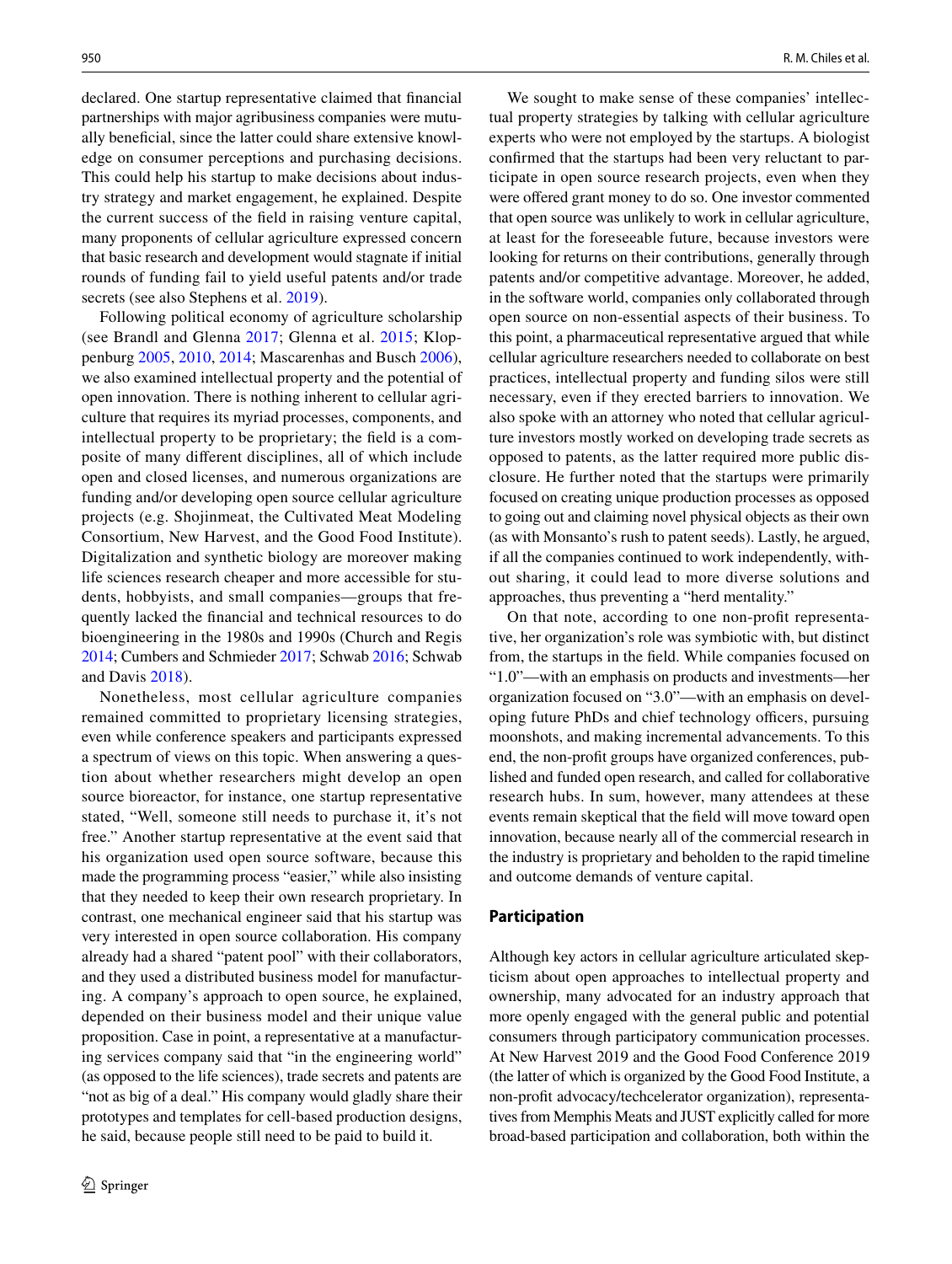industry itself and vis a vis outside communities. As one cellular agriculture executive put it, the "move fast and break things" ethos of Silicon Valley would represent the worst possible way to introduce cell-based foods to the public. Thus far, however, much of this public-facing work (with the exception of engaging the mass media and working with regulators) has been done by non-proft organizations focused on building consumer support. At New Harvest 2019, several startup representatives highlighted the need to bring a wide variety of professions into the emerging industry and reach out to food culture organizations. One startup representative at the event called for "people other than biologists and biomedical engineers" to get involved, although his vision for this involvement was mainly limited to public relations and marketing.

The key question, again, is whether the social organization of cellular agriculture will emulate the existing agribusiness system or whether some of the initial moves towards alternative economic and sociotechnical pathways might become more established. While pursuing their open innovation projects, the non-profts have also celebrated the infusion of venture capital into traditionally structured startup companies (see Specht et al. [2018](#page-16-1)). For many, the overarching ethical and environmental upside of the technology—particularly with respect to animal protection and climate mitigation—makes this type of traditional business strategy a necessary trade-off (Broad [2019\)](#page-14-2). This is an understandable position, given the urgency and sheer magnitude of these global challenges. Proponents of highly sophisticated meat, dairy, and egg substitutes would argue that these products have moved consumer behavior at least as much as moral appeals to animal rights, although further empirical research is needed to corroborate this (see Broad [2020a,](#page-14-23) [b](#page-14-16)). The infusion of private capital has moreover grown the industry, given it a sense of momentum, and helped to transition cellular agriculture from a 2000s-era internet joke (Chiles [2013\)](#page-14-4) into a serious technological endeavor (Stephens et al. [2019\)](#page-16-19).

In sum, despite the signifcant eforts of many motivated organizations and individuals to broaden and deepen participation in cellular agriculture—both within the feld and beyond—the continued dominance of traditional ownership structures and technology industry communication strategies has in many ways stymied this work (see also Guthman and Biltekoff [2020\)](#page-15-2). This challenge is compounded by the fact that the software, hardware, and biological specifcations used to advance cellular agriculture have efectively been siloed by researchers—they do not share a common set of labels, standards, or datasets that would enable interoperability (Kahan et al. [2020](#page-15-33)). Moreover, participation has been primarily limited to people with advanced science and technology skills. All of these factors limit the ability of the broader cellular agriculture community to tackle its most signifcant technical challenges, e.g. developing an afordable growth medium that can be produced at scale (see Specht et al. [2018](#page-16-1)). To further investigate the potential pathways for an alternative sociotechnical arrangement in cellular agriculture, we explored a second site of study, this time of alternative economic organizations.

# **Findings on ownership and participation in alternative economic organizations**

Our second site of ethnographic research focuses on four types of alternative economic organization that could be directly used in cellular agriculture: member-owned cooperatives, open-source licensing, social fnancing, and platform business models. In short, we found that alternative economic organizations seeking to democratize the 4IR are continually navigating between open and closed approaches to ownership and participation. Open ownership and participation facilitate stakeholder inclusivity and diversity, lower barriers to membership, and encourage transparency, proft sharing, democratic governance, crowdsourcing, and open innovation practices. In contrast, closed approaches to ownership and participation involve hierarchical leadership and decision-making, higher barriers to membership for stakeholders who lack the requisite skills or fnancial resources, lower levels of transparency, a concentration of proft in senior leadership and investors, business models that maintain rigid control over production, and proprietary intellectual property licenses. Organizations have long had to make choices about how they can best balance themselves between these two paradigms (Heimans and Timms [2018](#page-15-23)), but the increasing risk of a "winner takes all" economy in the 4IR (Galloway [2017\)](#page-14-35) makes this core decision even more critical.

### **Ownership**

We began our fieldwork for this stage of the project by attending the Linux Foundation's Open Source Summit 2019. While the Linux Foundation's original goal was to provide a "neutral home" for open source development of the Linux kernel (the core component of the Linux operating system), it has since expanded to host dozens of open-source community projects by providing "fnancial and intellectual resources, infrastructure, services, events, and training (Linux Foundation [2020](#page-15-34))." As one technology company representative explained to us, this type of legal entity could put cellular agriculture technologies, standards, and licenses into the hands of a "benevolent entity" rather than a single all-powerful company. In doing so, competitors could be brought together to work on projects of shared interest, and the foundation could consolidate and magnify those efforts. The flip side of the coin is that the Linux Foundation is almost entirely sponsored by the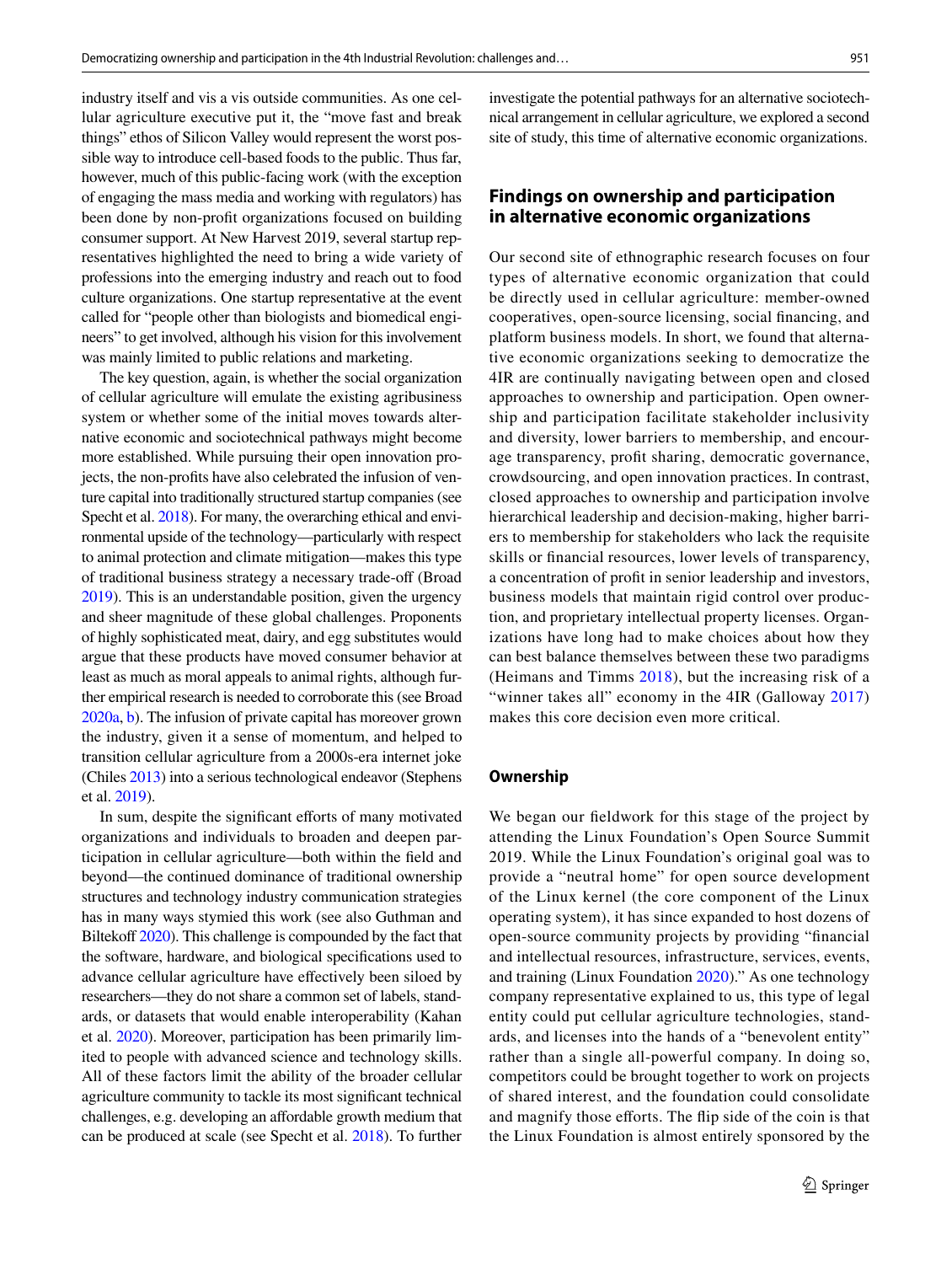world's biggest tech companies—many of whom are leveraging the power of open software to sell hardware or subscriptions to cloud services, efectively further consolidating their overall market positioning.

In order to explore legal entities that are less dependent on corporate sponsorship, we conducted feldwork at the National Cooperative Business Association's Co-Op IMPACT 2019 Conference. Although a cooperative is also a corporation, it is owned by its members or the people who use the services of the cooperative. Members contribute capital and determine the policies of the organization, and each member vote is treated equally. Speakers and participants at Co-Op IMPACT further argued that cooperatives have an added "advantage" with respect to recruitment, retention, and access to a supportive network of cooperative organizations. For one speaker at Co-Op IMPACT, "cooperatives are natural innovators, because innovation occurs in a collaborative environment." The main challenge, as noted by one speaker at Co-Op IMPACT, is that all successful cooperatives are eventually pressured to conform to traditional business practices (DiMaggio and Powell [1983,](#page-14-36) p. 147). In agriculture, for example, several large purchasing cooperatives—originally intended to help farmers bargain with processors—have faced member lawsuits for conspiring to fx prices (Douglas [2018](#page-14-37)).

Regardless of which type of cooperative is being established, according to numerous speakers and participants at Co-Op IMPACT, obtaining fnancing often proves to be an existential challenge. At the conference, some of the different suggestions for cooperative fnancing included credit unions, crowdfunding platforms, loan guarantees, cooperative development centers, pooling resources across organizations, federal and philanthropic grants, and seed funding. We explored other potential fnancing options by conducting feldwork at SOCAP19, an annual conference dedicated to "social capital markets" and "impact community investing." Here, speakers and study participants argued that while ownership could be democratized through alternative investment practices, the means by which to do so varies from industry to industry, and investor to investor. Accordingly, they emphasized that it was important for social organizations to understand *who* was investing and *how* they were investing. It was also emphasized that larger scale investment frms could have a place in democratized investment practices, but that it was ultimately up to the individuals within the company to decide whether to invest, and that it often remains a small portion of the company's portfolios.

When we discussed the prospect of cellular agriculture in this context, a variety of potentially relevant financing options were raised. This included small lenders and community funds (for small business loans); "participatory impact investing," which facilitates open communication between investors, advisors, and businesses; "blended fnancing," which combines multiple strands of funding (e.g. buy-in, in-kind or in-faith investments, or a loan investment with deferred repayment); "direct public offerings" that raise capital by selling debt or equity securities directly to the public, "catalytic capital," i.e. special funding opportunities for high-risk social investments; employee stock option programs, which allow owners to sell shares and voting power to their workers; and building relationships with funders that also provide technical assistance. Another form of investment highlighted at the event was that of gift and award funding, a competitive process in which private foundations "judge" the intellectual property and business models of applicant organizations.

## **Participation**

While the legal entity and access to fnancing provides a base foundation for inclusive innovation, the entity itself is an empty shell without efective participation structures that include and engage people. The most powerful tool in the modern economy for facilitating broad-based and structured participation is arguably the digital platform, since it serves as the business model for the world's most highly valued companies (Cusumano et al. [2019](#page-14-38); Galloway [2017](#page-14-35); Lee [2018](#page-15-35); Webb [2019\)](#page-17-4), and many of the world's most successful social movements (Heimans and Timms [2018;](#page-15-23) Jackson et al. [2020\)](#page-15-36). For the key speakers at Platform Economy Summit Europe 2019 and MIT's Platform Strategy Summit 2019 (see McAfee and Brynjolfsson [2017;](#page-16-34) Van Alstyne [2019](#page-17-5); Jacobides [2019](#page-15-37); Cusumano et al. [2019](#page-14-38)), digital platforms are at their most efective when they are used to scale broad ecosystems of users, optimize network efects between these users through machine learning, leverage the collective resources of outsiders, and provide unique oferings that could never be developed internally. Transaction platforms (Cusumano et al. [2019](#page-14-38)), for example, leverage user data to match buyers and sellers with goods and services (including labor and licenses). As outlined by the community leadership workshops at Co-Op IMPACT 2019, Open Source Summit 2019, and Platform Economy Summit Europe 2019, user experience can be further enhanced by contributor ratings, recommendations, news feeds, developer forums, mentor matching, user-friendly interfaces, and social media. Provided that these features are adequately curated, they can help to cultivate shared purpose, network effects, and sustained engagement (see Novkovic [2018;](#page-16-35) Walter and Lohse [2017](#page-17-6)). As further noted by speakers at IoT Tech Expo North America 2019, Open Source Summit 2019, and Platform Economy Summit Europe 2019, distributed ledger technologies (i.e. blockchain) can further empower the users of a transaction platform. By providing all platform users with an encrypted digital identity, each user could retain ownership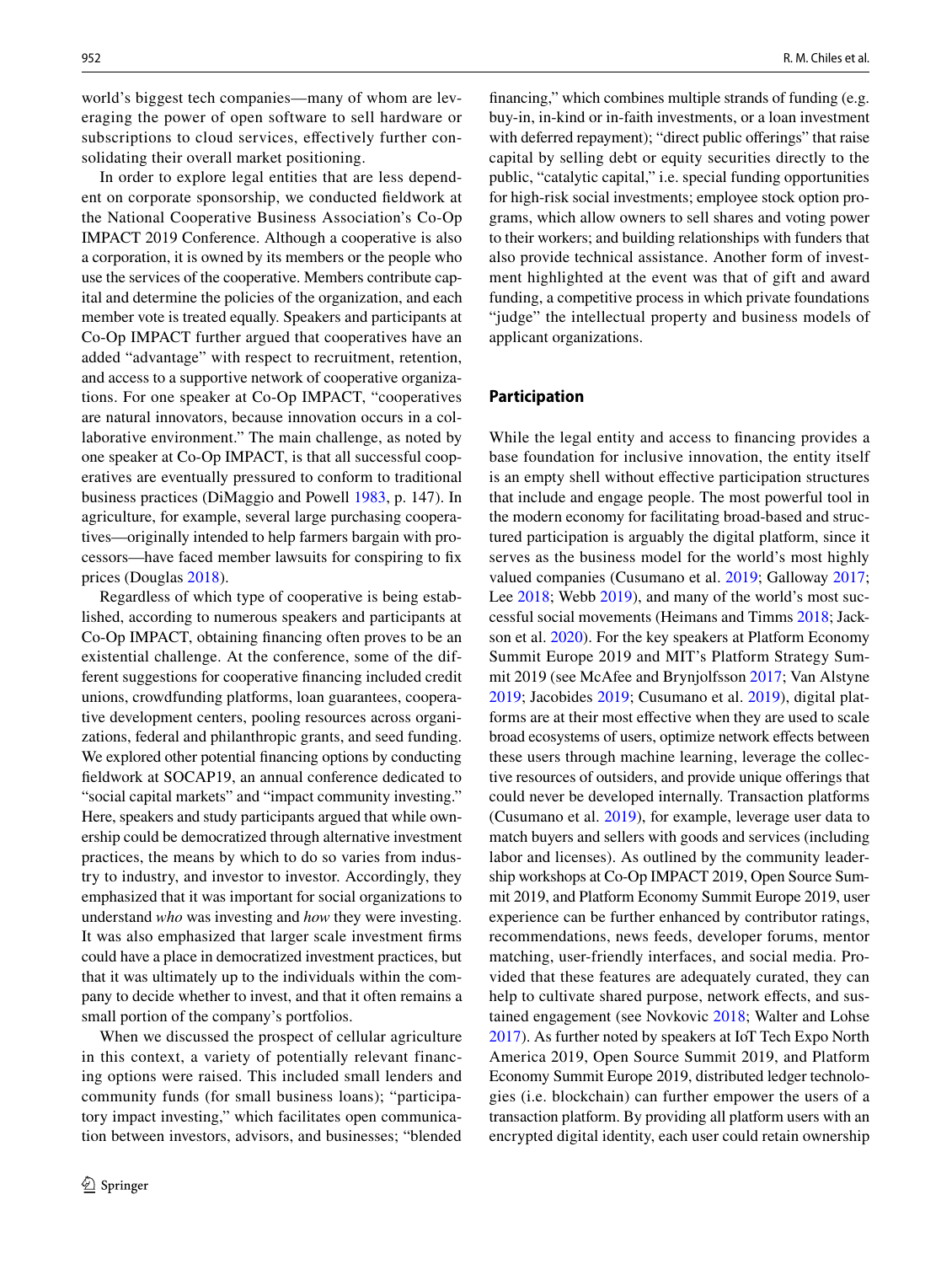and control over their data, decide when, how, and under what conditions they want that data to be shared, and then use "smart contracts" to automate transactions with other users without having to pay an intermediary (see also Tapscott and Tapscott [2016;](#page-16-36) Webb [2019\)](#page-17-4).

We investigated another relevant platform strategy at the 2019 Platform Cooperative Consortium in New York City. Here, speakers involved in the creation of the online "Platform Cooperative Development Kit" described their participatory co-design work as grounded in the "anti-Pareto principle." For these innovators, capitalist technology design was generally focused on the 80% of potential users at the center, whereas their approach focused on the 20% of potential users at the edges. Although this approach is unlikely to supplant the dominant platforms, it might be more inclusive for marginalized communities whose interests and needs are often overlooked. Cellular agriculture might take a similar approach in its development, for example, by outsourcing the central design process and cloud computing to large companies while developing alternative applications for the producers and consumers seeking other ways of operating.

## **Synthesis of fndings and refections**

Without co-ownership opportunities, shared infrastructures, common standards, and broadly accessible interfaces, it is difficult to facilitate a culture of open innovation. Building such a culture requires strategic organization, namely, a stewarding entity that sees the broader vision, organizes diverse people and processes, and match resources with need. In the feld of cellular agriculture, we fnd that this role could potentially be fulflled by a non-proft organization, an academic consortium, a member-owned cooperative, or another entity that is not pre-committed to the mandate of its incumbent private funders. For-proft companies such as Integriculture, Memphis Meats, JUST, New Age Meats, and OSPIN are all conducting groundbreaking research to digitize and automate cellular agriculture, but the ability of this work to stimulate external innovation and facilitate coownership are likely to be limited by its proprietary context. As a means of synthesizing the insights from our ethnographic fndings, we conclude with refections on potential socio-technical alternatives from the co-production elements of our feldwork.

## **Co‑constructing alternative sociotechnical pathways for cellular agriculture**

When discussing alternatives to the traditional corporate cellular agriculture industry model, an economist at Co-Op IMPACT 2019 suggested to us the possibility of incorporating a multi-stakeholder cooperative. This type of legal entity could be established as either a for-proft entity or a non-proft foundation, depending on members' interests. Many of the proponents for cellular agriculture are concerned that deviating from the interests of the startup companies (and their fnancers) could cause intra-community strife, stymie innovation, and thus impede the feld's ability to address animal and climate-related concerns. A multi-stakeholder cooperative could offer a hybrid solution to this dilemma by assigning the bulk of voting interests to farmers and tech workers, allocating a minority share of voting interests to non-proft organizations and startup companies, and then allowing venture capitalists to participate as non-voting members through a limited cooperative association (LCA) statute. Although the broad spectrum of interests in multi-stakeholder cooperatives are difficult to manage, this strategy would leverage an established legal entity to facilitate co-ownership and participation among many diferent constituencies. This type of an entity would moreover welcome all stakeholders under a single tent while allocating the majority of the surplus and governing power to farmers and tech workers. Another approach to this dilemma would be to simply incorporate a consumers' cooperative. This entity would put more ownership value and control over cellular agriculture directly into the hands of the consumers themselves, namely, by lowering prices for retail goods and facilitating petty commodity production at the household level, for instance through 3D printing and/or tabletop bioreactors.

Using the work of one of the Platform Economy Summit Europe speakers as a guide (see Cusumano et al. [2019](#page-14-38)), we also brainstormed and co-constructed a concept for democratizing participation in cellular agriculture. Here, we envisioned an innovation platform that provided a core infrastructure of digital participation tools for researchers, tech workers, companies, non-profts, farmers, students, gamers, hackers, and ordinary citizens. The unique value proposition of this innovation platform would be a repository of data, software, and hardware specifcations—organized and optimized by machine learning—for cellular agriculture development, production, distribution, and consumption. Just as Google's Open Handset Alliance orchestrates an ecosystem of independent app developers for Android, an innovation platform for cellular agriculture would enable and empower contributors to add their own unique cell lines, datasets, software code, documentation, bioreactor specifcations, 3D-printing recipes, ideas for student projects, and other content to the user community. While all of the code for the core innovation platform would be open source, as it is with Android, if contributors wanted to monetize their own spinofs, they could protect the rights to this work by paying a subscription or royalty fee. As noted by several speakers at Open Source Summit 2019, numerous software companies have found success with this type of dual licensing approach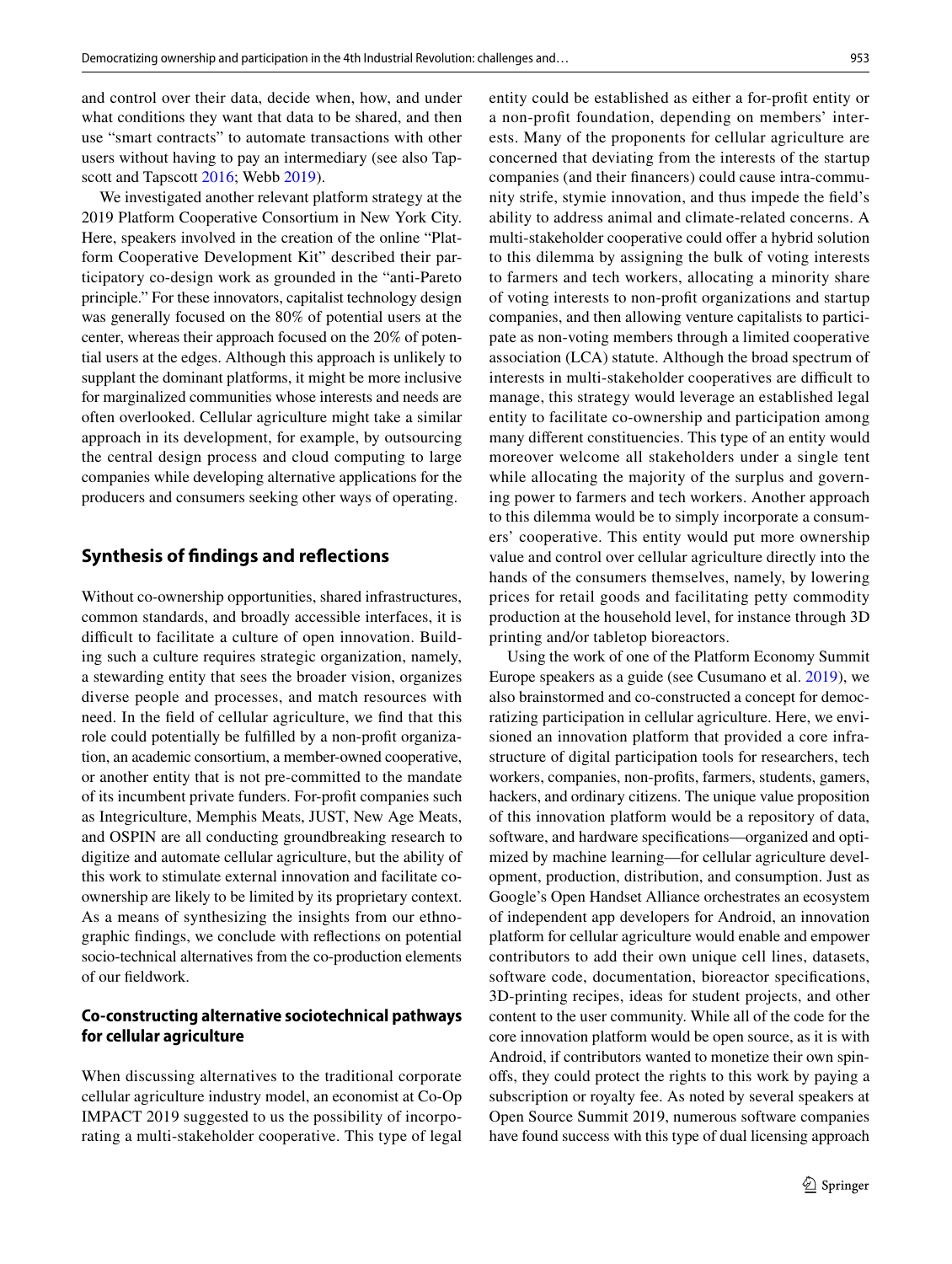(see also Comino and Manenti [2011](#page-14-39); Okoli and Nguyen [2015\)](#page-16-37). Many innovation platforms further empower their ecosystem producers by providing software development kits (SDKs), application programming interfaces (APIs), training, incubators, "virtual machine[s] for development," "digital foundries" (Cusumano et al. [2019](#page-14-38)), subsidies for producers, and logistical support (Lee [2018](#page-15-35)).

Our feldwork at IoT Tech Expo North America 2019 and Open Source Summit 2019 provided us with additional ideas as to how an innovation platform might distribute power more equitably in the cellular agriculture industry. For example, linking this platform with embedded sensors from participating laboratories, companies, and farms would provide the system with data fow rather than data snapshots. An engineer with whom we spoke confrmed with us that this would be a helpful tool, as it could automate decisionmaking, logistics, and quality control for smart factories and decentralized supply chains. Farmers, ranchers, and growers could further use these tools to upload and license their genetic materials and other relevant information to the platform, and in exchange they could receive an ownership stake in the organization. Cellular agriculture depends on cell lines from healthy animals, thus ensuring a continued role for livestock farmers, but with an emphasis on signifcantly fewer animals—to be raised for biodiversity, customer preferences, lifelong husbandry, habitat management, and agritourism as opposed to slaughter volume. Traditional livestock producers and feed growers might also fnd economic opportunities in this platform ecosystem by leveraging their unique knowledge and expertise in product development, consultation, biosecurity, logistics, supply chains, agribusiness management, and sales (see Hines et al. [2018](#page-15-0)).

By the same token, the innovation platform's machine learning tools could provide these farmers with on-demand data for the best times and places that certain types of animals and crops could be raised (Webb [2019\)](#page-17-4). Animal feed growers could also provide a valuable contribution to the cellular agriculture supply chain via feedstock for growth medium (Cosgrove [2017\)](#page-14-3) and scafolding (Gershlak et al. [2017](#page-15-38)). Further research, outreach, funding, and infrastructure would be needed to include smaller producers, as they might otherwise lack the capital and training needed to implement the appropriate protocols. In order to be taken seriously, these efforts would need to respect and empower producers' experiential knowledge, local communities, diverse cultural identities, and economic agency (Klerkx et al. [2019\)](#page-15-39).

Ultimately, the diverse data fows from the innovation and transaction platforms could be standardized and integrated into a single hybrid algorithm, boosted by machine learning, for cellular agriculture research, development, production, processing, distribution, and consumption. When sharing diferent versions of this organizational vision with study participants, reactions ranged from favorable to mixed. A

primary concern was that cellular agriculture companies might still be dissuaded from sharing their intellectual property or even agree on a shared data format, thus making it difficult to design a production system at scale. Others suggested that companies would only be willing to cooperate in the peripheral aspects of their business, that computational biology involves a lot basic research that does not always translate into a fnancial return, that the methodological diversity in cellular agriculture makes it difficult to aggregate fndings across the entire feld, and that the life sciences are just too diferent from software development due to higher levels of data complexity and more barriers to entry. Additional critiques were raised on the basis that companies would need a freemium with a turn-key business model before they would be willing to get involved, and that it would be difficult to get the type of funding that would be necessary to compensate software personnel, pay for computational time, and build for scale. Finally, the high level of regulatory uncertainty looming above the entire sector was also seen as a major barrier to the development of alternative pathways.

At the same time, some of the more positive comments suggested that companies may be willing to work together in the areas of regulatory compliance and basic cell metabolism, that spin-offs from unaffiliated research grants could provide valuable contributions, and that exceptional leadership could drive inclusivity. One engineer with whom we spoke was confdent that data sharing agreements could be made with companies, provided that they offered certain restrictions and protections. This has been corroborated by survey and in-depth interview research, which shows that, "frms active in open innovation have a very strong preference for the governance of their open innovation relationships with other frms through formal contracts" (Hagedoorn and Zobel [2015,](#page-15-40) p. 1). From a technical standpoint, several researchers noted that this type of platform could help to facilitate cell line engineering in silico, develop metabolic maps, and coordinate the activities of biologists, computational biologists, and computer scientists. Two cooperative development specialists at Co-Op IMPACT 2019 described our proposed concept as a "shared services cooperative"—a well-established and successful organizational model that enabled businesses to pool costs for research and development, administration, digital technology, and other "back office services." Going forward, the business specialists with whom we spoke argued that the core value proposition would need to be quantifed (particularly with respect to cost savings for participants and return on investment for funders), carefully licensed, offered up front for free, tested, and iterated. While these comments collectively illustrate the boundaries and limitations of the current study, they also afrm its usefulness by indicating key points of departure for future research and collaboration.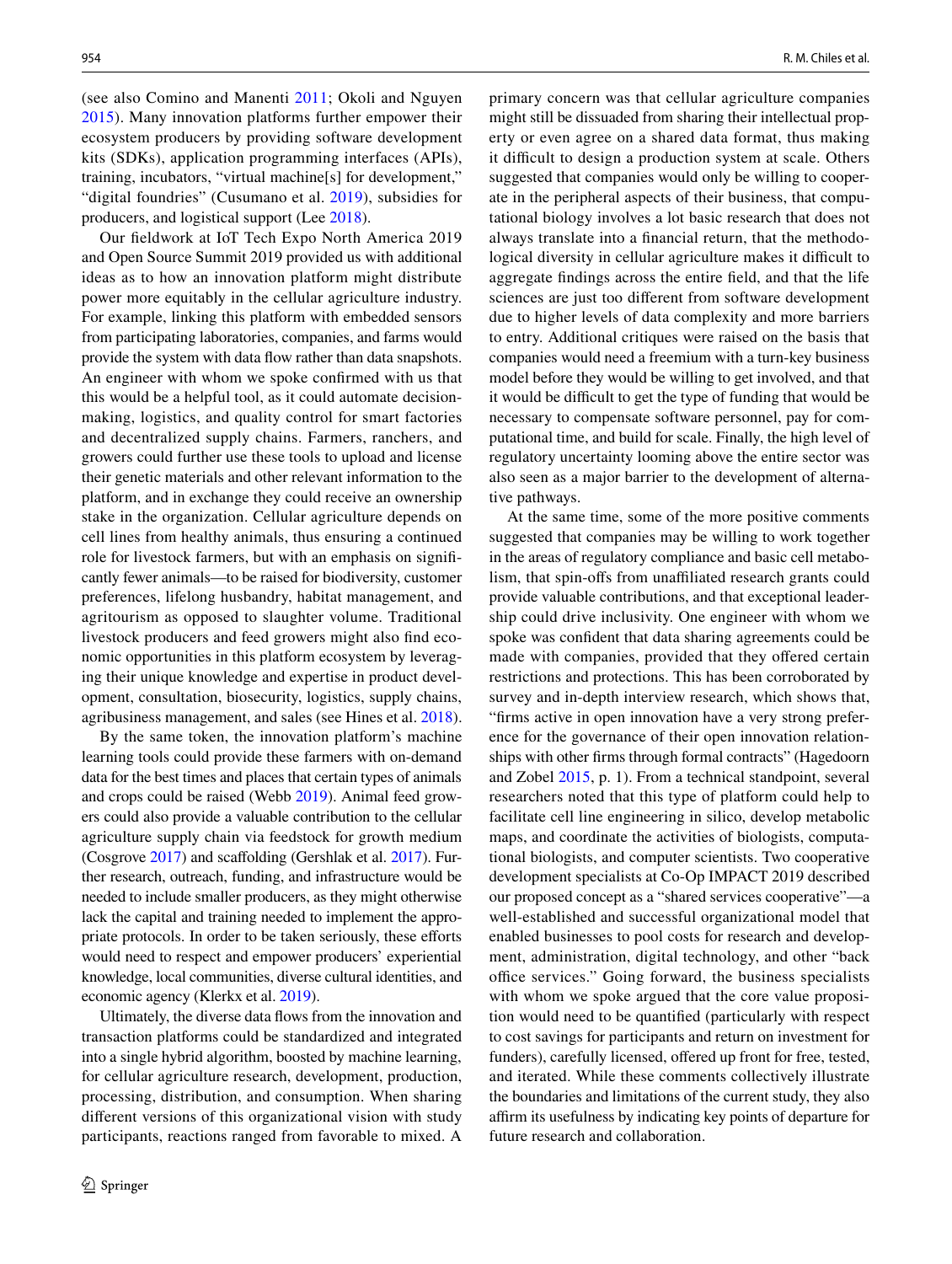## **The Cultured Meat Modeling Consortium: A bridge to the future?**

At the time of our feldwork, the organization that engaged most signifcantly with the concept of an open innovation platform for cellular agriculture was the Cultured Meat Modeling Consortium (CMMC). At its founding, the CMMC was described as an unincorporated, ad-hoc working group that uses computer aided design to run virtual laboratory experiments on cell fusion, nutrient and oxygen flows to cell tissue, cell proliferation and diferentiation, scafolding, manufacturing costs, and product delivery [CMMC ([2019](#page-14-40))]. While "the CMMC overall follows an open innovation model, individual projects within the CMMC may take distinct approaches to protect the intellectual property as required by project participants" [CMMC ([2019\)](#page-14-40)].

The CMMC's platform vision is to streamline data collection, as well as standardize and document relevant data on a feld-dedicated platform. CMMC's platform would moreover serve to develop and share open source software tools for collaboration, host open data repositories, and "work with stakeholders to create plans, protocols and workfows to transition data into Systems Biology Markup Languages" (Kahan et al. [2020\)](#page-15-33). This would be a critically important frst step towards the more ambitious platform/ecosystem concept that was outlined in the previous section. In order to get an innovation platform up and running, its machine learning program must frst be encoded with a basic set of rules to follow. In this case, these rules would be based upon relevant literature and available data in cellular agriculture, engineering and the life sciences (Kahan et al. [2020\)](#page-15-33). With the guidance of these initial rules and datasets, the core digital infrastructure could be further enhanced by a web crawler, i.e., a program that scours the internet for additional knowledge from scientifc literature and data according to certain search parameters (Domingos [2015\)](#page-14-41). If this program could moreover be taught to "transfer skills from one domain to the other"—as is done by Baidu's deep neural net (Webb [2019\)](#page-17-4)—it would enable additional learning and convergence across disciplinary knowledges. Above all, the platform would beneft from developing and facilitating open standards across cellular agriculture scientists and companies, which would help to expedite sharing, research, and implementation (Kahan et al. [2020\)](#page-15-33). Again, machine learning could be used to improve these processes, incorporate additional fndings from scientifc literatures, recognize patterns, make decisions, and optimize efficiencies beyond human capabilities (Lee [2018\)](#page-15-35). Ultimately, as evidenced by deep learning programs like Alpha Go Zero (Webb [2019](#page-17-4)), this program could surpass human cognitive abilities to develop cellular agriculture technologies.

Conjoining an innovation platform with a transaction platform could also catalyze the CMMC's goal of soliciting

participation within and beyond the cellular agriculture community [CMMC [\(2019\)](#page-14-40)]. During our feldwork, we monitored what the CMMC would choose in terms of its legal entity, which would be critical to its ultimate legacy, as well as its governance, funding, licensing, and civic engagement strategies. Ultimately, the CMMC opted to incorporate as "wholly owned subsidiary" limited liability company that was owned by the founder's existing social-beneft corporation, Biocellion. Under these terms, commercial subscribers to the CMMC pay a licensing fee for membership, while non-commercial subscribers can join at no cost. Intellectual property is free for non-commercial use, while commercial subscribers can license intellectual property at a cost for any spin-off projects. All profits and fees generated must be used to continue to advance the mission of the CMMC [CMMC ([2021](#page-14-42))]. While other potential legal entities, including a member-owned cooperative, were considered, the CMMC

decided this structure offered the optimal level of flexibility while still aligning with the overall organizational purpose.

## **Conclusion**

In this paper, we have sought to engage the nascent feld of cellular agriculture in conversation with the political economy of agriculture scholarship, namely, on the inescapable question of whether or not this emerging technology will further concentrate wealth and power in the global food system. Innovation without meaningful inclusion has led to inequality, distrust, environmental crises, and social disintegration, and the world's biggest tech companies are well positioned to continue disrupting and absorbing traditional industries in the coming decades (Galloway [2017](#page-14-35)). Critically important and valuable innovation, including agroecological approaches to food production, also continues to come from non-industrial contexts (Jasanoff [2016](#page-15-41)).

To be sure, industrial and non-industrial technologies are not mutually exclusive, and neither is intrinsically better or worse than the other. Both can play a useful and complementary role, depending on the goals and context (Fraser [2020](#page-14-20)). We would nonetheless conclude that there is a strong case to be made for continued innovation in cellular agriculture, above and beyond the boilerplate argument for protecting animals, reducing antibiotic resistance, and mitigating climate change. The race to develop cellular agriculture is but a microcosm of the broader socioeconomic and geopolitical competition to dominate the 4IR, and the impacts of the Covid-19 pandemic has only further raised the stakes (Chiles [2020\)](#page-14-10). American and Chinese megacorporations are furiously vying with one another to develop dominant platform ecosystems, advanced bioeconomies, and superior artifcial intelligence capabilities,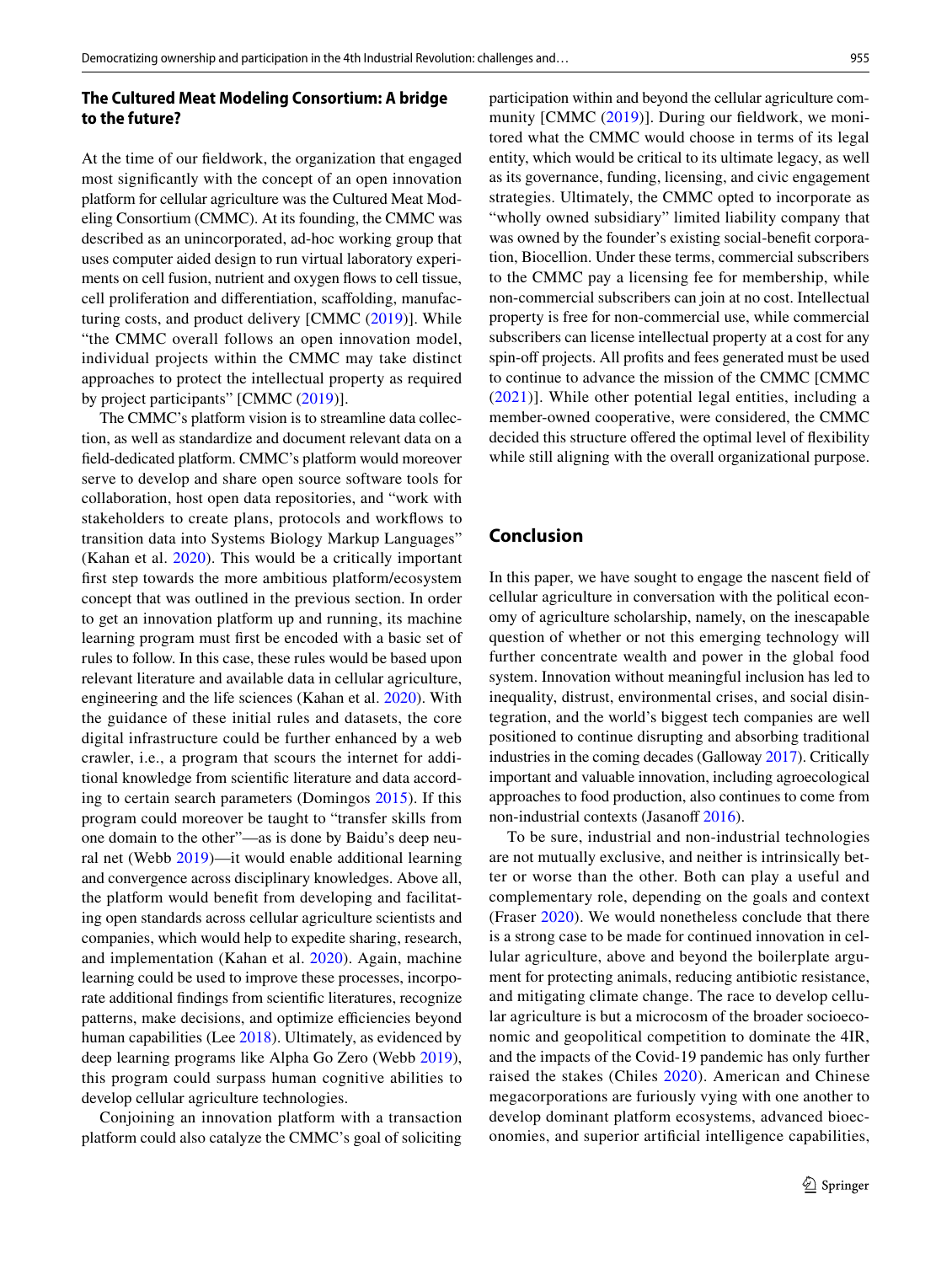while other regions are being left behind (Cumbers and Costa [2020;](#page-14-43) Lee [2018](#page-15-35); McMichael [2020](#page-16-14); Staeritz et al. [2020](#page-16-38)). 4IR technologies are also becoming increasingly afordable and accessible, and strict prohibitions may prove to be practically unfeasible and logistically unenforceable (Cumbers and Schmieder [2017;](#page-14-34) Church and Regis [2014;](#page-14-33) Schwab [2016](#page-16-0); Schwab and Davis [2018](#page-16-33); Webb [2019\)](#page-17-4).

Our findings thus reaffirm the argument for increased investments in 4IR research and education in the public interest (Schwab [2016;](#page-16-0) Schwab and Davis [2018\)](#page-16-33)—along with a more fundamental reworking of the basic social contract between governments and their citizens in the aftermath of globalization and deindustrialization (King and Le Galès [2017\)](#page-15-42). Government investments in publicly accessible digital infrastructures could help to facilitate a more just transition (Ajena [2019;](#page-13-6) Mehrabi et al. [2018](#page-16-39); Webb [2019](#page-17-4)), as could public policies that protect platform worker's rights and consumer privacy (Choudary [2018](#page-14-44); Rotz et al. [2019a](#page-16-9)). Without this type of broad-based, inclusive, and multitiered commitment, democratic societies are likely to lose the 4IR competition to the competing framework of authoritarian capitalism, as China is actively investing billions of dollars into global artifcial intelligence research, data collection, business development, infrastructure, and cyberstrategy (Lee [2018](#page-15-35); Webb [2019](#page-17-4)). Stakeholders who are concerned about the "food tech justice" implications of cellular agriculture (Broad [2019](#page-14-2)) and the 4IR may ultimately fnd more success by engaging with how these technologies are being developed rather than avoiding them or trying to eradicate them outright.

With this paper, we sought to identify key conditions, indicators, and opportunities that might facilitate more inclusive structures and practices. Our analysis of alternative economic organizations shows that under a certain set of circumstances, *innovation can be inclusive*—through the strategic use of nontraditional legal entities, social fnancing, open licensing, and structured participation frameworks. *Inclusivity can also enhance innovation*, as a vision and a model for co-ownership and open participation can help to recruit/retain talent and crowdsource problem solving. The continuing work of the CMMC and several diferent nonproft organizations demonstrates that alternative sociotechnical pathways for cellular agriculture can, and do, exist. Alternative innovation/transaction platforms—up to the point of being owned and governed by a multi-stakeholder cooperative—could allocate signifcant resources to cellular agriculture startups and their investors while keeping a majority share of the organization's revenue and voting power in the hands of tech workers and farmers. The fnancial viability of this concept remains an open question, but given the enormity of the stakes in the 4IR, failing to explore it further would be a tremendous missed opportunity. We would thus encourage political economy of agriculture scholars, agroecologists, and other researchers to similarly consider the potential ways in which digital and 4IR technologies might help to preserve, protect, and expand the global imperative of a just and sustainable food system.

**Acknowledgements** The authors would like to thank Dr. Matthew Sanderson and the anonymous reviewers for their helpful feedback and comments. Any errors or omissions are the authors' alone. This research was supported by a USDA National Institute for Agriculture AFRI Competitive Grant (under Project PENW-2018-08967 and Accession # 1019556), USDA National Institute of Food and Agriculture Federal Appropriations (under Project PEN04437 and Accession #1012188), a Rural Sociological Society Early Career Award, the College of Agricultural Sciences and the Rock Ethics Institute at Penn State University.

#### **Declarations**

**Conflict of interest** There is no confict of interest.

**Open Access** This article is licensed under a Creative Commons Attribution 4.0 International License, which permits use, sharing, adaptation, distribution and reproduction in any medium or format, as long as you give appropriate credit to the original author(s) and the source, provide a link to the Creative Commons licence, and indicate if changes were made. The images or other third party material in this article are included in the article's Creative Commons licence, unless indicated otherwise in a credit line to the material. If material is not included in the article's Creative Commons licence and your intended use is not permitted by statutory regulation or exceeds the permitted use, you will need to obtain permission directly from the copyright holder. To view a copy of this licence, visit<http://creativecommons.org/licenses/by/4.0/>.

## **References**

- <span id="page-13-6"></span>Ajena, F. 2019. Agriculture 3.0 or (smart) agroecology? P2P foundation. [https://blog.p2pfoundation.net/agriculture-3-0-or-smart](https://blog.p2pfoundation.net/agriculture-3-0-or-smart-agroecology/2019/07/11)[agroecology/2019/07/11.](https://blog.p2pfoundation.net/agriculture-3-0-or-smart-agroecology/2019/07/11) Accessed 21 July 2020.
- <span id="page-13-4"></span>Akom, A., S. Aekta, A. Nakai, and T. Cruz. 2016. Youth participatory action research (YPAR) 2.0: How technological innovation and digital organizing sparked a food revolution in East Oakland. *International Journal of Qualitative Studies in Education* 29: 1287–1307.
- <span id="page-13-2"></span>Barrett, H., and D.C. Rose. 2020. Perceptions of the fourth agricultural revolution: What's in, what's out, and what consequences are anticipated? *Sociologia Ruralis*. [https://doi.org/10.1111/soru.](https://doi.org/10.1111/soru.12324) [12324](https://doi.org/10.1111/soru.12324).
- <span id="page-13-5"></span>Becker, H.S. 1998. *Tricks of the trade: How to think about your research while you're doing it*. Chicago: University of Chicago Press.
- <span id="page-13-0"></span>Baker, D., A Jayadev, and J.E. Stiglitz. 2017. Innovation, intellectual property, and development: A better set of approaches for the 21st century. AccessIBSA: Innovation & Access to Medicines in India, Brazil & South Africa.
- <span id="page-13-3"></span>Benjaminson, M.A., J.A. Gilchriest, and M. Lorenz. 2002. In vitro edible muscle protein production system (MPPS): Stage 1, fsh. *Acta Astronautica* 51: 879–889.
- <span id="page-13-1"></span>Bowen, R., and W. Morris. 2019. The digital divide: Implications for agribusiness and entrepreneurship. Lessons from Wales. *Journal of Rural Studies* 72: 75–84.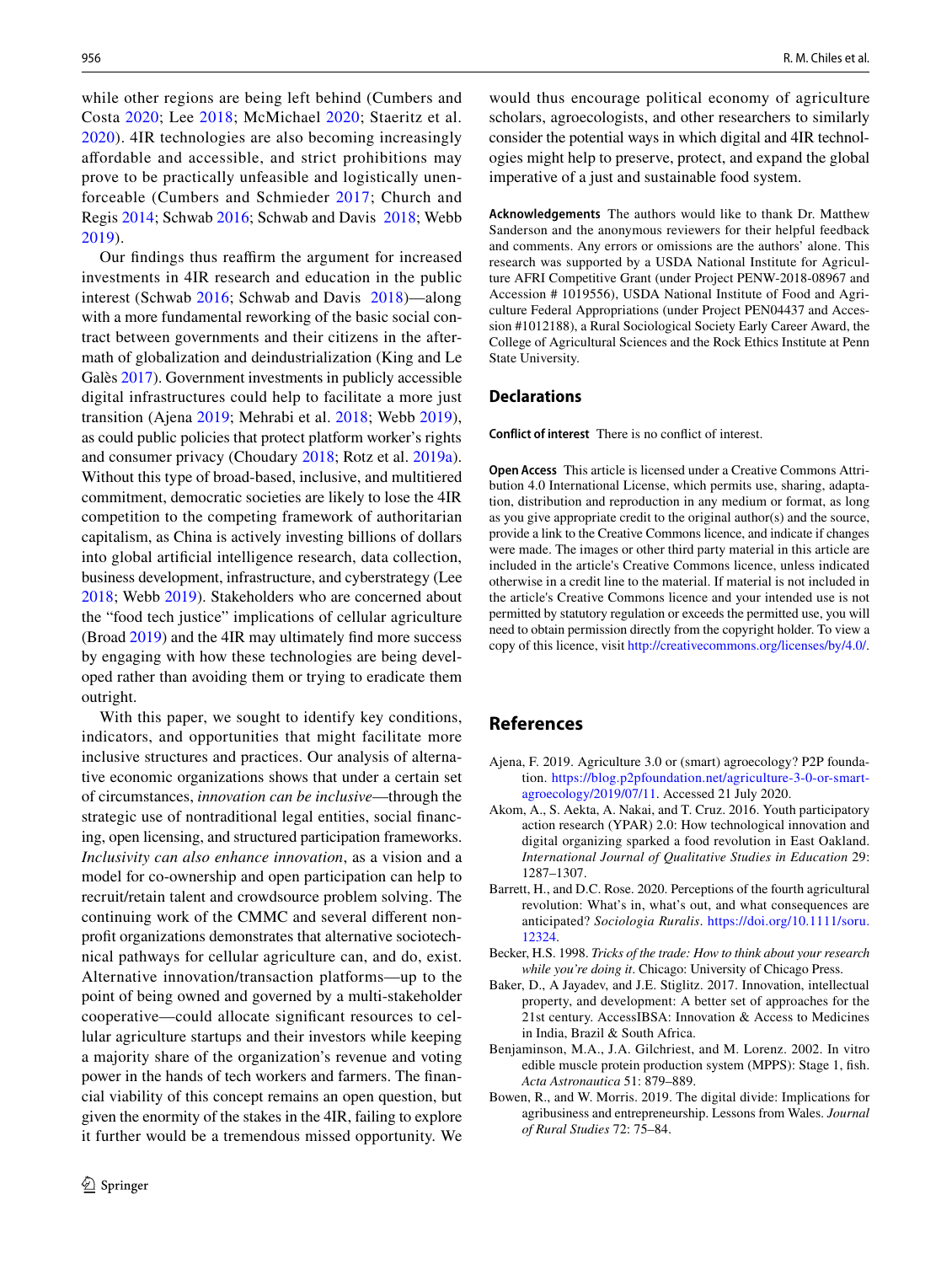- <span id="page-14-6"></span>Brandl, B., and L.L. Glenna. 2017. Intellectual property and agricultural science and innovation in Germany and the United States. *Science, Technology, & Human Values* 42: 622–656.
- <span id="page-14-24"></span>Braveman, P., and S. Gruskin. 2003. Defning equity in health. *Journal of Epidemiology & Community Health* 57 (4): 254–258.
- <span id="page-14-2"></span>Broad, G.M. 2019. Plant-based and cell-based animal product alternatives: An assessment and agenda for food tech justice. *Geoforum* 107: 223–226.
- <span id="page-14-23"></span>Broad, G.M. 2020a. Making meat, better: The metaphors of plant-based and cell-based meat innovation. *Environmental Communication* 14 (7): 919–932.
- <span id="page-14-16"></span>Broad, G.M. 2020b. Know your indoor farmer: Square roots, technolocal food, and transparency as publicity. *American Behavioral Scientist* 64: 1588–1606.
- <span id="page-14-28"></span>Burawoy, M. 2000. *Global ethnography: Forces, connections, and imaginations in a postmodern world*. Berkeley: University of California Press.
- <span id="page-14-15"></span>Burton, R.J. 2019. The potential impact of synthetic animal protein on livestock production: The new "war against agriculture"? *Journal of Rural Studies* 68: 33–45.
- <span id="page-14-0"></span>Cameron, B., and S. O'Neill. 2019. *State of the industry: Cell-based meat*. Washington, D.C.: The Good Food Institute.
- <span id="page-14-5"></span>Carlson, C. 2018. Rethinking the agrarian question: Agriculture and underdevelopment in the *Global South*. *Journal of Agrarian Change* 18: 703–721.
- <span id="page-14-12"></span>Carolan, M. 2015. Afective sustainable landscapes and care ecologies: Getting a real feel for alternative food communities. *Sustainability Science* 10: 317–329.
- <span id="page-14-13"></span>Carolan, M. 2017a. Agro-digital governance and life itself: Food politics at the intersection of code and afect. *Sociologia Ruralis* 57: 816–835.
- <span id="page-14-14"></span>Carolan, M. 2017b. Publicising food: Big data, precision agriculture, and co-experimental techniques of addition. *Sociologia Ruralis* 57: 135–154.
- <span id="page-14-8"></span>Carolan, M. 2018. 'Smart' farming techniques as political ontology: Access, sovereignty and the performance of neoliberal and notso-neoliberal worlds. *Sociologia Ruralis* 58: 745–764.
- <span id="page-14-11"></span>Carolan, M. 2020a. Acting like an algorithm: Digital farming platforms and the trajectories they (need not) lock-in. *Agriculture and Human Values* 37: 1041–1053.
- <span id="page-14-17"></span>Carolan, M. 2020b. Automated agrifood futures: Robotics, labor and the distributive politics of digital agriculture. *The Journal of Peasant Studies* 47: 184–207.
- <span id="page-14-21"></span>Catts, O., and I. Zurr. 2008. The ethics of experiential engagement with the manipulation of life. In *Tactical biopolitics: Art, activism, and technoscience*, ed. B. da Costa and K. Philip, 125–142. Cambridge: MIT Press.
- <span id="page-14-4"></span>Chiles, R.M. 2013. Intertwined ambiguities: Meat, in vitro meat, and the ideological construction of the marketplace. *Journal of Consumer Behaviour* 12: 472–482.
- <span id="page-14-10"></span>Chiles, R.M. 2020. Global food systems in the post-coronavirus era. *SocArXiv*. [https://doi.org/10.31235/osf.io/4mn8u.](https://doi.org/10.31235/osf.io/4mn8u)
- <span id="page-14-31"></span>Chiles, R.M., L. Glenna, A. Sharma, J. Catchmark, C.D. Azzara, and A. Maretzki. 2020. Agri-food frms, universities, and corporate social responsibility: What's in the public interest? *Renewable Agriculture and Food Systems* 35 (2): 158–168.
- <span id="page-14-44"></span>Choudary, S. 2018. The architecture of digital labour platforms: policy recommendations on platform design for worker wellbeing, ILO Future of Work research paper series, no. 3, ILO, Geneva.
- <span id="page-14-33"></span>Church, G.M., and E. Regis. 2014. *Regenesis: How synthetic biology will reinvent nature and ourselves*. New York: Basic Books.
- <span id="page-14-22"></span>Clancy, M.S., and G. Moschini. 2017. Intellectual property rights and the ascent of proprietary innovation in agriculture. *Annual Review of Resource Economics* 9: 53–74.
- <span id="page-14-18"></span>Clapp, J., and S.L. Ruder. 2020. Precision technologies for agriculture: Digital farming, gene-edited crops, and the politics of sustainability. *Global Environmental Politics* 20: 49–69.
- <span id="page-14-19"></span>Comi, M. 2020. The distributed farmer: Rethinking US Midwestern precision agriculture techniques. *Environmental Sociology* 6: 403–415.
- <span id="page-14-39"></span>Comino, S., and F.M. Manenti. 2011. Dual licensing in open source software markets. *Information Economics and Policy* 23: 234–242.
- <span id="page-14-9"></span>Corkery, M., and N. Popper. 2018. From farm to blockchain: Walmart tracks its lettuce. *The New York Times*. September 24. [https://](https://www.nytimes.com/2018/09/24/business/walmart-blockchain-lettuce.html) [www.nytimes.com/2018/09/24/business/walmart-blockchain](https://www.nytimes.com/2018/09/24/business/walmart-blockchain-lettuce.html)[lettuce.html](https://www.nytimes.com/2018/09/24/business/walmart-blockchain-lettuce.html). Accessed 14 July 2021.
- <span id="page-14-3"></span>Cosgrove, E. 2017. What do farmers think about cultured meat? *Ag Funder News.* October 12. [https://agfundernews.com/what-do](https://agfundernews.com/what-do-farmers-think-about-cultured-meat.html)[farmers-think-about-cultured-meat.html](https://agfundernews.com/what-do-farmers-think-about-cultured-meat.html). Accessed 21 July 2020.
- <span id="page-14-40"></span>CMMC (Cultivated Meat Modeling Consortium). 2019. Using computational modeling to advance cultivated meat. September 19. <https://thecmmc.org/>. Accessed 21 July 2020.
- <span id="page-14-42"></span>CMMC (Cultivated Meat Modeling Consortium). 2021. Member subscription term sheet. January 26. Unpublished.
- <span id="page-14-43"></span>Cumbers, J., and K. Costa. 2020. China's plan to beat the U.S. in the trillion-dollar global bioeconomy. *Synbiobeta*. February 8. [https://synbiobeta.com/chinas-plan-to-beat-the-u-s-in-the-trill](https://synbiobeta.com/chinas-plan-to-beat-the-u-s-in-the-trillion-dollar-global-bioeconomy) [ion-dollar-global-bioeconomy](https://synbiobeta.com/chinas-plan-to-beat-the-u-s-in-the-trillion-dollar-global-bioeconomy). Accessed 21 July 2020.
- <span id="page-14-34"></span>Cumbers, J., and K. Schmieder. 2017. *What's your bio strategy?* New York: Pulp Bio Books.
- <span id="page-14-38"></span>Cusumano, M., A. Gawer, and D.B. Yoffie. 2019. *The business of platforms: Strategy in the age of digital competition, innovation, and power*. New York: HarperCollins.
- <span id="page-14-1"></span>Datar, I., E. Kim, and G. d'Origny. 2016. New harvest: Building the cellular agriculture economy. In *The future of meat without animals*, ed. B. Donaldson and C. Carter, 121–131. Lanham: Rowman & Littlefeld.
- <span id="page-14-26"></span>Dewey, J. 1991. Democracy and educational administration. *Planning and Changing* 22: 134–140.
- <span id="page-14-36"></span>DiMaggio, P.J., and W. Powell. 1983. The iron cage revisited: Institutional isomorphism and collective rationality in organizational felds. *American Sociological Review* 48 (2): 147–160.
- <span id="page-14-25"></span>Djelic, M.L., and S. Quack. 2007. Overcoming path dependency: Path generation in open systems. *Theory and Society* 36: 161–186.
- <span id="page-14-32"></span>Dolgin, E. 2020. Cell-based meat with a side of science. *Nature* 588: S64–S67.
- <span id="page-14-41"></span>Domingos, P. 2015. *The master algorithm: How the quest for the ultimate learning machine will remake our world*. New York: Basic Books.
- <span id="page-14-37"></span>Douglas, L. 2018. How rural America got milked. *Washington monthly.* [https://washingtonmonthly.com/magazine/january-february](https://washingtonmonthly.com/magazine/january-february-march-2018/how-rural-america-got-milked/)[march-2018/how-rural-america-got-milked/](https://washingtonmonthly.com/magazine/january-february-march-2018/how-rural-america-got-milked/). Accessed 21 July 2020.
- <span id="page-14-27"></span>Dryzek, J. S. (2005). Deliberative democracy in divided societies: Alternatives to agonism and analgesia. *Political Theory* 33 (2): 218–242.
- <span id="page-14-30"></span>Eddens, A. 2019. White science and indigenous maize: The racial logics of the green revolution. *The Journal of Peasant Studies* 46: 653–673.
- <span id="page-14-29"></span>Emerson, R.M., R.I. Fretz, and L. Shaw. 2011. *Writing ethnographic feldnotes*. Chicago: University of Chicago Press.
- <span id="page-14-20"></span>Fraser, A. 2020. The digital revolution, data curation, and the new dynamics of food sovereignty construction. *The Journal of Peasant Studies* 47: 208–226.
- <span id="page-14-7"></span>Fuglie, K.O., and A. Toole. 2014. The evolving institutional structure of public and private agricultural research. *American Journal of Agricultural Economics* 96: 862–883.
- <span id="page-14-35"></span>Galloway, S. 2017. *The four: The hidden DNA of Amazon, Apple, Facebook and Google*. New York: Random House.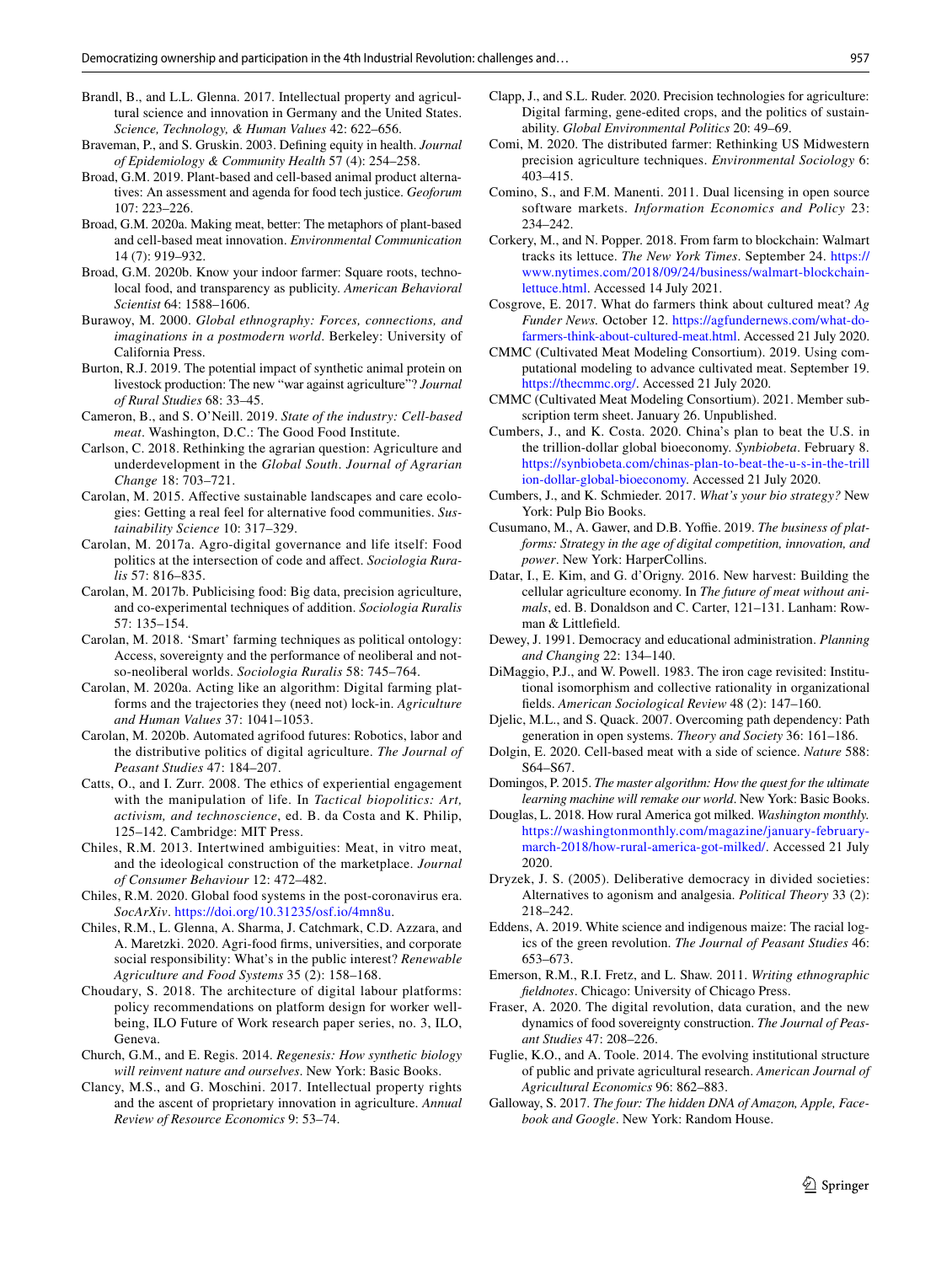- <span id="page-15-29"></span>Garsten, C., and A. Sörbom. 2018. *Discreet power: How the world economic forum shapes market agendas*. Palo Alto: Stanford University Press.
- <span id="page-15-38"></span>Gershlak, J.R., S. Hernandez, G. Fontana, L.R. Perreault, K.J. Hansen, S.A. Larson, B.Y. Binder, D.M. Dolivo, T. Yang, T. Dominko, M.W. Rolle, P.J. Weathers, F. Medina-Bolivae, C.L. Cramer, W.L. Murphy, and G.R. Gaudette. 2017. Crossing kingdoms: Using decellularized plants as perfusable tissue engineering scaffolds. *Biomaterials* 125: 13–22.
- <span id="page-15-8"></span>Gibson-Graham, J.K. 2006. *A postcapitalist politics*. Minneapolis: University of Minnesota Press.
- <span id="page-15-26"></span>Gille, Z., and S.O. Riain. 2002. Global ethnography. *Annual Review of Sociology* 28: 271–295.
- <span id="page-15-21"></span>Glenna, L., and G. Mitev. 2009. Global neo-liberalism, global ecological modernization, and a swine CAFO in rural Bulgaria. *Journal of Rural Studies* 25 (3): 289–298.
- <span id="page-15-15"></span>Glenna, L., J. Tooker, R. Welsh, and D. Ervin. 2015. Intellectual property, scientific independence, and the efficacy and environmental impacts of genetically engineered crops. *Rural Sociology* 80: 147–172.
- <span id="page-15-10"></span>Goodman, D., B. Sorj, and J. Wilkinson. 1987. *From farming to biotechnology*. Oxford: Basil Blackwell.
- <span id="page-15-2"></span>Guthman, J., and C. Biltekof. 2020. Magical disruption?Alternative protein and the promise of de-materialization. *Environment and Planning e: Nature and Space*. [https://doi.org/10.1177/25148](https://doi.org/10.1177/2514848620963125) [48620963125.](https://doi.org/10.1177/2514848620963125)
- <span id="page-15-40"></span>Hagedoorn, J., and A. Zobel. 2015. The role of contracts and intellectual property rights in open innovation. *Technology Analysis & Strategic Management* 27: 1050–1067.
- <span id="page-15-31"></span>Haigh, N., J. Walker, S. Bacq, and J. Kickul. 2015. Hybrid organizations: Origins, strategies, impacts, and implications. *California Management Review* 57: 5–12.
- <span id="page-15-18"></span>Hansen, B.G., C.T. Bugge, and P.K. Skibrek. 2020. Automatic milking systems and farmer wellbeing–exploring the effects of automation and digitalization in dairy farming. *Journal of Rural Studies* 80: 469–480.
- <span id="page-15-19"></span>Hebinck, P. 2018. De-/re-agrarianisation: Global perspectives. *Journal of Rural Studies* 61: 227–235.
- <span id="page-15-23"></span>Heimans, J., and H. Timms. 2018. *New power: How power works in our hyperconnected world–and how to make it work for you*. London: Macmillan.
- <span id="page-15-0"></span>Hines, E., J.A. Campbell, T. Felix, and R.M. Chiles. 2018. Cell-culture technology and potential impacts on livestock production. Penn State Extension. [https://extension.psu.edu/cell-culture-techn](https://extension.psu.edu/cell-culture-technology-and-potential-impacts-on-livestock-production) [ology-and-potential-impacts-on-livestock-production.](https://extension.psu.edu/cell-culture-technology-and-potential-impacts-on-livestock-production) Accessed 21 July 2020.
- <span id="page-15-3"></span>Hocquette, A., C. Lambert, C. Sinquin, L. Peterolf, Z. Wagner, S.F. Bonny, A. Lebert, and J.F. Hocquette. 2015. Educated consumers don't believe artifcial meat is the solution to the problems with the meat industry. *Journal of Integrative Agriculture* 14 (2): 273–284.
- <span id="page-15-7"></span>Howard, P.H. 2016. *Concentration and power in the food system: Who controls what we eat?* New York: Bloomsbury Publishing.
- <span id="page-15-20"></span>Ilea, R.C. 2009. Intensive livestock farming: Global trends, increased environmental concerns, and ethical solutions. *Journal of Agricultural and Environmental Ethics* 22: 153–167.
- <span id="page-15-37"></span>Jacobides, M.G. 2019. Designing digital ecosystems. In *Platforms and ecosystems: Enabling the digital economy*, ed. M.G. Jacobides, A. Sundararajan, and M. Van Alstyne, 13–18. Geneva: World Economic Forum.
- <span id="page-15-36"></span>Jackson, S.J., M. Bailey, and B.F. Welles. 2020. *# HashtagActivism: Networks of race and gender justice*. Cambridge: MIT Press.
- <span id="page-15-13"></span>Jafe, J., and M. Gertler. 2006. Victual vicissitudes: Consumer deskilling and the (gendered) transformation of food systems. *Agriculture and Human Values* 23: 143–162.
- <span id="page-15-30"></span>Jasanof, S. 2004. *States of knowledge: The co-production of science and the social order*. New York: Routledge.
- <span id="page-15-41"></span>Jasanof, S. 2016. *The ethics of invention: Technology and the human future*. New York: WW Norton & Company.
- <span id="page-15-4"></span>Jönsson, E. 2016. Benevolent technotopias and hitherto unimaginable meats: Tracing the promises of in vitro meat. *Social Studies of Science* 46: 725–748.
- <span id="page-15-6"></span>Juma, C. 2016. *Innovation and its enemies: Why people resist new technologies*. Oxford: Oxford University Press.
- <span id="page-15-33"></span>Kahan, S., J. Camphuijsen, C. Cannistra, G. Potter, Z. Cosenza, and I. Shmulevich. 2020. Cultivated meat modeling consortium: Inaugural meeting whitepaper. *Authorea*. [https://doi.org/10.22541/](https://doi.org/10.22541/au.158057683.31004563) [au.158057683.31004563](https://doi.org/10.22541/au.158057683.31004563).
- <span id="page-15-22"></span>Katz, E., and A. Light. 1996. *Environmental pragmatism*. 1st edn. Milton Park: Routledge.
- <span id="page-15-42"></span>King, D., and P. Le Galès. 2017. The three constituencies of the state: Why the state has lost unifying energy. *The British Journal of Sociology* 68: S11–S33.
- <span id="page-15-39"></span>Klerkx, L., E. Jakku, and P. Labarthe. 2019. A review of social science on digital agriculture, smart farming and agriculture 4.0: New contributions and a future research agenda. *NJAS-Wageningen Journal of Life Sciences* 90: 100315.
- <span id="page-15-32"></span>Kloppenburg, J. 2005. *First the seed: The political economy of plant biotechnology*. Madison: University of Wisconsin Press.
- <span id="page-15-16"></span>Kloppenburg, J. 2010. Impeding dispossession, enabling repossession: Biological open source and the recovery of seed sovereignty. *Journal of Agrarian Change* 10: 367–388.
- <span id="page-15-17"></span>Kloppenburg, J. 2014. Re-purposing the master's tools: The open source seed initiative and the struggle for seed sovereignty. *Journal of Peasant Studies* 41: 1225–1246.
- <span id="page-15-27"></span>Kozinets, R.V. 2015. Netnography. In *The international encyclopedia of digital communication and society*, ed. R. Mansell and P.H. Ang, 653–660. Malden: Wiley.
- <span id="page-15-5"></span>Laestadius, L. 2015. Public perceptions of the ethics of in-vitro meat: Determining an appropriate course of action. *Journal of Agricultural and Environmental Ethics* 28: 991–1009.
- <span id="page-15-11"></span>Lawrence, G. 2017. Re-evaluating food systems and food security: A global perspective. *Journal of Sociology* 53: 774–796.
- <span id="page-15-35"></span>Lee, K. 2018. *AI superpowers: China, Silicon Valley, and the new world order*. Boston: Houghton Mifin Harcourt.
- <span id="page-15-14"></span>Lei, Z., R. Juneja, and B.D. Wright. 2009. Patents versus patenting: Implications of intellectual property protection for biological research. *Nature Biotechnology* 27: 36–40.
- <span id="page-15-24"></span>Lele, U., and S. Goswami. 2017. The fourth industrial revolution, agricultural and rural innovation, and implications for public policy and investments: A case of India. *Agricultural Economics* 48: 87–100.
- <span id="page-15-25"></span>Lewis, K. 2017. How to ensure the fourth industrial revolution is 'Made in the USA'. *The Conversation*. [https://theconversation.com/](https://theconversation.com/how-to-ensure-the-fourth-industrial-revolution-is-made-in-the-usa-81385) [how-to-ensure-the-fourth-industrial-revolution-is-made-in-the](https://theconversation.com/how-to-ensure-the-fourth-industrial-revolution-is-made-in-the-usa-81385)[usa-81385](https://theconversation.com/how-to-ensure-the-fourth-industrial-revolution-is-made-in-the-usa-81385). Accessed 21 July 2020.
- <span id="page-15-34"></span>Linux Foundation. 2020. About the Linux Foundation. [https://www.](https://www.linuxfoundation.org/about) [linuxfoundation.org/about](https://www.linuxfoundation.org/about). Accessed 21 July 2020.
- <span id="page-15-9"></span>Lusk, J. 2016. *Unnaturally delicious: How science and technology are serving up super foods to save the world*. New York: St. Martin's **Press**
- <span id="page-15-1"></span>Lynch, J., and R. Pierrehumbert. 2019. Climate impacts of cultured meat and beef cattle. *Frontiers in Sustainable Food Systems* 3: 5.
- <span id="page-15-28"></span>Marcus, G.E. 1995. Ethnography in/of the world system: The emergence of multi-sited ethnography. *Annual Review of Anthropology* 24: 95–117.
- <span id="page-15-12"></span>Marsden, T., A.M. Faus, and R. Sonnino. 2019. Reproducing vulnerabilities in agri-food systems: Tracing the links between governance, fnancialization, and vulnerability in Europe post 2007– 2008. *Journal of Agrarian Change* 19: 82–100.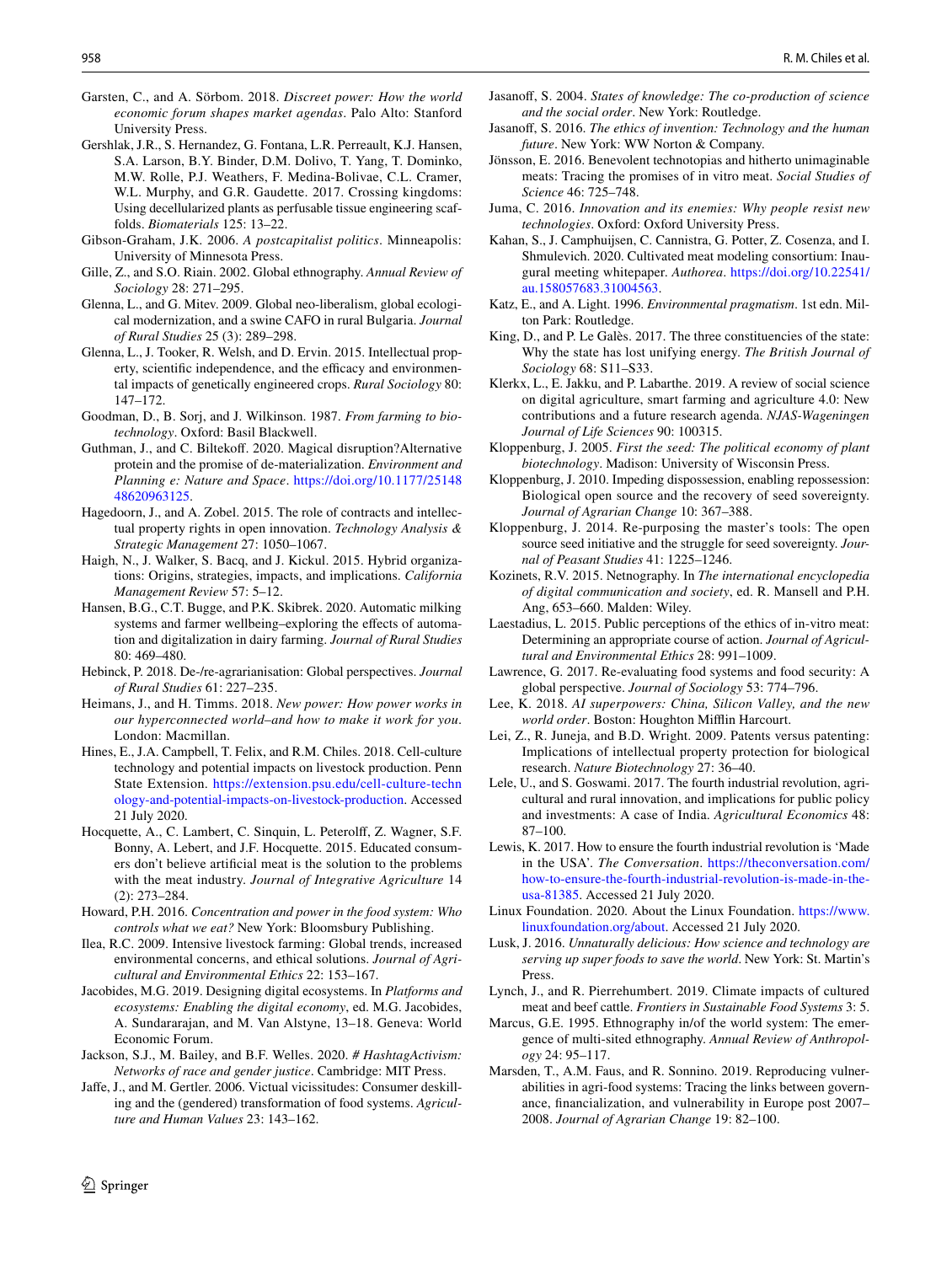- <span id="page-16-15"></span>Marshall, A., M. Dezuanni, J. Burgess, J. Thomas, and C.K. Wilson. 2020. Australian farmers left behind in the digital economy– insights from the Australian Digital Inclusion Index. *Journal of Rural Studies* 80: 195–210.
- <span id="page-16-32"></span>Mascarenhas, M., and L. Busch. 2006. Seeds of change: Intellectual property rights, genetically modifed soybeans and seed saving in the United States. *Sociologia Ruralis* 46: 122–138.
- <span id="page-16-34"></span>McAfee, A., and E. Brynjolfsson. 2017. *Machine, platform, crowd: Harnessing our digital future*. New York: WW Norton & Company.
- <span id="page-16-5"></span>McCarthy, J.D., and M.N. Zald. 1977. Resource mobilization and social movements: A partial theory. *American Journal of Sociology* 82: 1212–1241.
- <span id="page-16-27"></span>McGrath, J.E., J.M. Martin, and R.A. Kulka. 1982. *Judgment calls in research*. Beverly Hills: Sage Publications.
- <span id="page-16-14"></span>McMichael, P. 2020. Does China's 'going out' strategy prefgure a new food regime? *The Journal of Peasant Studies* 47: 116–154.
- <span id="page-16-39"></span>Mehrabi, Z., D. Jimenez, and A. Jarvis. 2018. Smallholders need access to big-data agronomy too. *Nature*. [https://doi.org/10.1038/](https://doi.org/10.1038/d41586-018-02566-1) [d41586-018-02566-1.](https://doi.org/10.1038/d41586-018-02566-1)
- <span id="page-16-25"></span>Merrett, C.D., and N. Walzer. 2004. *Cooperatives and local development: Theory and applications for the 21st century*. New York: ME Sharpe.
- <span id="page-16-26"></span>Miles, M.B., M. Huberman, and J. Saldaña. 2014. *Qualitative data analysis: A methods sourcebook*. Thousand Oaks: Sage.
- <span id="page-16-24"></span>Mooney, P.H. 2004. Democratizing rural economy: Institutional friction, sustainable struggle and the cooperative movement. *Rural Sociology* 69 (1): 76–98.
- <span id="page-16-11"></span>Nachal, N., J.A. Moses, P. Karthik, and C. Anandharamakrishnan. 2019. Applications of 3D printing in food processing. *Food Engineering Reviews* 11: 123–141.
- <span id="page-16-35"></span>Novkovic, S. 2018. Are cooperatives transformative, or just businesses? *Cooperative Business Journal Fall* 2018: 30–40.
- <span id="page-16-20"></span>Noyes, A. 2020. Eat Just makes history (again) with restaurant debut of cultured meat. *Business wire*. December 21. [https://www.](https://www.businesswire.com/news/home/20201220005063/en/Eat-Just-Makes-History-Again-with-Restaurant-Debut-of-Cultured-Meat) [businesswire.com/news/home/20201220005063/en/Eat-Just-](https://www.businesswire.com/news/home/20201220005063/en/Eat-Just-Makes-History-Again-with-Restaurant-Debut-of-Cultured-Meat)[Makes-History-Again-with-Restaurant-Debut-of-Cultured-](https://www.businesswire.com/news/home/20201220005063/en/Eat-Just-Makes-History-Again-with-Restaurant-Debut-of-Cultured-Meat)[Meat.](https://www.businesswire.com/news/home/20201220005063/en/Eat-Just-Makes-History-Again-with-Restaurant-Debut-of-Cultured-Meat) Accessed 14 July 2021.
- <span id="page-16-37"></span>Okoli, C. and J. Nguyen. 2015. Business models for free and open source software: Insights from a Delphi study. In Proceedings of the 21st Americas Conference on Information Systems, Puerto Rico. [https://ssrn.com/abstract=2769875.](https://ssrn.com/abstract=2769875) Accessed 21 July 2020.
- <span id="page-16-16"></span>Oncini, F., E. Bozzini, F. Forno, and N. Magnani. 2020. Towards food platforms? An analysis of online food provisioning services in Italy. *Geoforum* 114: 172–180.
- <span id="page-16-7"></span>Patel, R., and J.W. Moore. 2017. *A history of the world in seven cheap things: A guide to capitalism, nature, and the future of the planet*. Oakland: University of California Press.
- <span id="page-16-22"></span>Perls, D. 2018. From lab to fork. Friends of the Earth. [https://foe.org/](https://foe.org/resources/from-lab-to-fork/) [resources/from-lab-to-fork/](https://foe.org/resources/from-lab-to-fork/). Accessed 21 July 2020.
- <span id="page-16-8"></span>Pimbert, M., J. Thompson, W.T. Vorley, T. Fox, N. Kanji, and C. Tacoli. 2001. Global restructuring, agri-food systems and livelihoods. International Institute for Environment and Development. Gatekeeper Series: SA100.
- <span id="page-16-12"></span>Pixley, K.V., J.B. Falck-Zepeda, K.E. Giller, L. Glenna, F. Gould, C.A. Mallory-Smith, D.M. Stelly, and C.N. Stewart Jr. 2019. Genome editing, gene drives, and synthetic biology: Will they contribute to disease-resistant crops, and who will beneft? *Annual Review of Phytopathology* 57: 165–188.
- <span id="page-16-28"></span>Ransom, E., L. Busch, and G. Middendorf. 1998. Can cooperatives survive the privatization of biotechnology in U.S. agriculture? In *Privatization of information and agricultural industrialization*, ed. S.A. Wolf, 75–93. Boca Raton: CRC Press.
- <span id="page-16-6"></span>Rifkin, J. 2014. *The zero marginal cost society: The internet of things, the collaborative commons, and the eclipse of capitalism*. New York: Palgrave Macmillan.
- <span id="page-16-17"></span>Rose, D.C., R. Wheeler, M. Winter, M. Lobley, and C.A. Chivers. 2021. Agriculture 4.0: Making it work for people, production, and the planet. *Land Use Policy* 100: 104933.
- <span id="page-16-9"></span>Rotz, S., E. Duncan, M. Small, J. Botschner, R. Dara, I. Mosby, M. Reed, and E. Fraser. 2019a. The politics of digital agricultural technologies: A preliminary review. *Sociologia Ruralis* 59: 203–229.
- <span id="page-16-10"></span>Rotz, S., E. Gravely, I. Mosby, E. Duncan, E. Finnis, M. Horgan, J. LeBlanc, R. Martin, H.T. Neufeld, and A. Nixon. 2019b. Automated pastures and the digital divide: How agricultural technologies are shaping labour and rural communities. *Journal of Rural Studies* 68: 112–122.
- <span id="page-16-29"></span>Schneiberg, M., M. King, and T. Smith. 2008. Social movements and organizational form: Cooperative alternatives to corporations in the American insurance, dairy, and grain industries. *American Sociological Review* 73: 635–667.
- <span id="page-16-0"></span>Schwab, K. 2016. *The fourth industrial revolution*. Geneva: Crown Business.
- <span id="page-16-33"></span>Schwab, K., and N. Davis. 2018. *Shaping the future of the fourth industrial revolution*. Geneva: Currency.
- <span id="page-16-21"></span>Scott, D. 2011. The technological fix criticisms and the agricultural biotechnology debate. *Journal of Agricultural and Environmental Ethics* 24: 207–226.
- <span id="page-16-13"></span>Schneider, T., K. Eli, C. Dolan, and S. Ulijaszek. 2017. *Digital food activism*. New York: Routledge.
- <span id="page-16-30"></span>Shieber, J. 2018. Tyson Foods investment arm backs another labgrown meat manufacturer. *Tech Crunch*. [https://techcrunch.](https://techcrunch.com/2018/05/02/tyson-foods-investment-arm-backs-another-lab-grown-meat-manufacturer) [com/2018/05/02/tyson-foods-investment-arm-backs-another](https://techcrunch.com/2018/05/02/tyson-foods-investment-arm-backs-another-lab-grown-meat-manufacturer)[lab-grown-meat-manufacturer.](https://techcrunch.com/2018/05/02/tyson-foods-investment-arm-backs-another-lab-grown-meat-manufacturer) Accessed 21 July 2020.
- <span id="page-16-3"></span>Slade, P. 2018. If you build it, will they eat it? Consumer preferences for plant-based and cultured meat burgers. *Appetite* 125: 428–437.
- <span id="page-16-1"></span>Specht, E., D. Welch, E.M.R. Clayton, and C. Lagally. 2018. Opportunities for applying biomedical production and manufacturing methods to the development of the clean meat industry. *Biochemical Engineering Journal* 132: 161–168.
- <span id="page-16-19"></span>Stephens, N., A.E. Sexton, and C. Driessen. 2019. Making sense of making meat: Key moments in the frst 20 years of tissue engineering muscle to make food. *Frontiers in Sustainable Food Systems* 3: 45.
- <span id="page-16-38"></span>Staeritz, F., S. Torrance, and M. Larkin. 2020. *Fightback: How to win in the digital economy with platforms, ventures and entrepreneurs*. London: LID Publishing Ltd.
- <span id="page-16-4"></span>Stilgoe, J., R. Owen, and P. Macnaghten. 2013. Developing a framework for responsible innovation. *Research Policy* 42: 1568–1580.
- <span id="page-16-31"></span>Starostinetskaya, A. 2018. Meat brand invests \$8.8 million in cultured-meat pioneer. *VegNews*. [https://vegnews.com/2018/7/](https://vegnews.com/2018/7/meat-brand-invests-88-million-in-cultured-meat-pioneer) [meat-brand-invests-88-million-in-cultured-meat-pioneer](https://vegnews.com/2018/7/meat-brand-invests-88-million-in-cultured-meat-pioneer). Accessed 21 July 2020.
- <span id="page-16-36"></span>Tapscott, D., and A. Tapscott. 2016. *Blockchain revolution: How the technology behind bitcoin is changing money, business, and the world*. New York: Penguin.
- <span id="page-16-2"></span>Tuomisto, H.L. 2019. Vertical farming and cultured meat: Immature technologies for urgent problems. *One Earth* 1: 275–277.
- <span id="page-16-23"></span>USDA NASS. (2019). 2017 Census of Agriculture, Census Data Query Tool (CDQT). [https://www.nass.usda.gov/Publicatio](https://www.nass.usda.gov/Publications/AgCensus/2017/Online_Resources/Census_Data_Query_Tool/) [ns/AgCensus/2017/Online\\_Resources/Census\\_Data\\_Query\\_](https://www.nass.usda.gov/Publications/AgCensus/2017/Online_Resources/Census_Data_Query_Tool/) [Tool/.](https://www.nass.usda.gov/Publications/AgCensus/2017/Online_Resources/Census_Data_Query_Tool/) Accessed 21 July 2020.
- <span id="page-16-18"></span>Van Alstyne, M., G.G. Parker, and S.G. Choudary. 2016. Pipelines, platforms, and the new rules of strategy. *Harvard Business Review* 94: 54–62.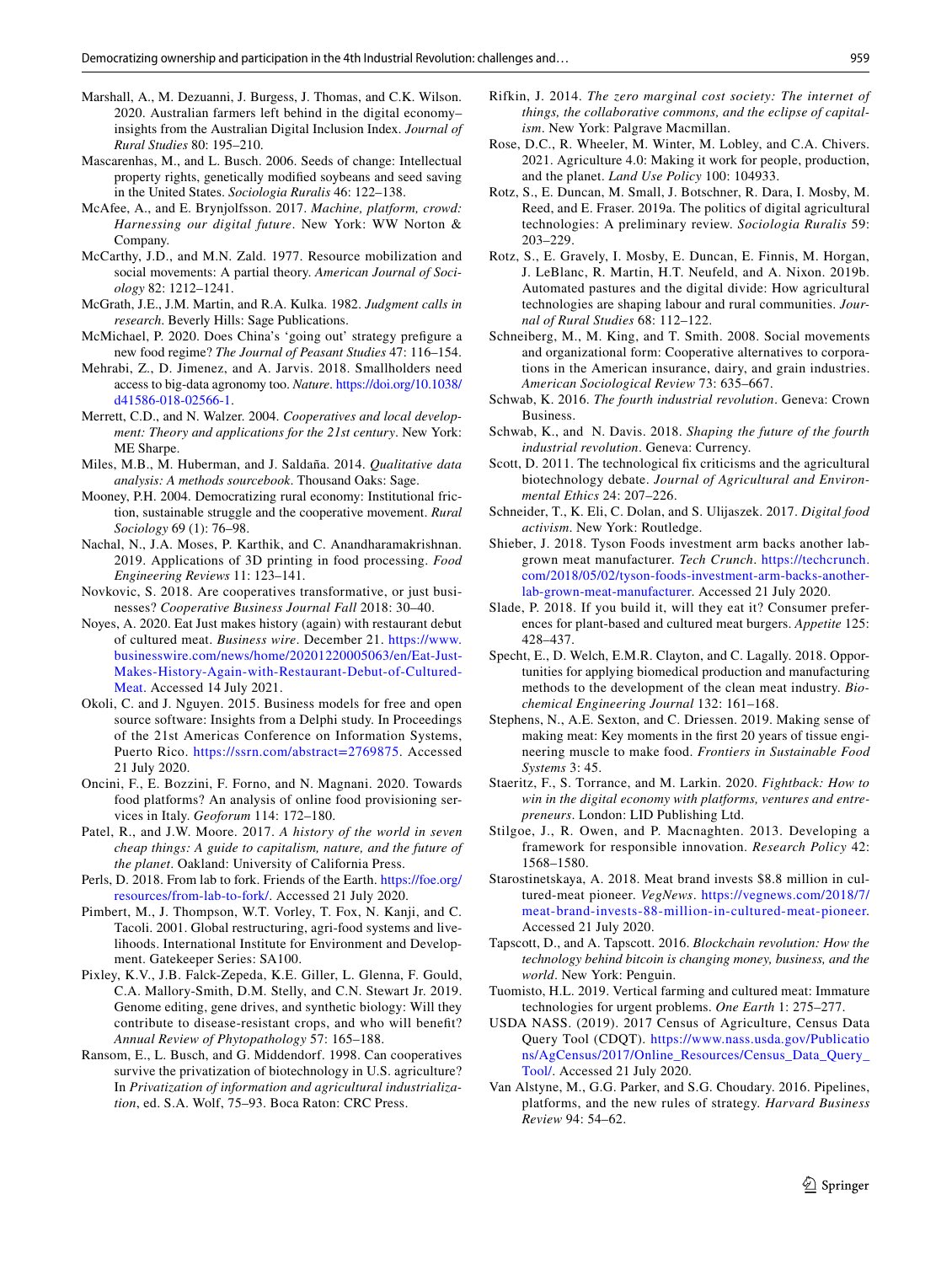- <span id="page-17-5"></span>Van Alstyne, M. 2019. The opportunity and challenge of platforms. Designing digital ecosystems. In *Platforms and ecosystems: Enabling the digital economy*, ed. M.G. Jacobides, A. Sundararajan, and M. Van Alstyne, 8–12. Geneva: World Economic Forum.
- <span id="page-17-2"></span>Vertesi, J., D. Ribes, L. Forlano, Y. Loukissas, and M.L. Cohn. 2016. Engaging, designing, and making digital systems. In *The handbook of science and technology studies*, ed. U. Felt, R. Fouché, C.A. Miller, and L. Smith-Doerr, 169–194. Cambridge: MIT Press.
- <span id="page-17-1"></span>von Schomberg, R. 2011. *Towards responsible research and innovation in the information and communication technologies and security technologies felds.* Brussels: European Commission. [https://papers.ssrn.com/sol3/papers.cfm?abstract\\_id=2436399.](https://papers.ssrn.com/sol3/papers.cfm?abstract_id=2436399)
- <span id="page-17-6"></span>Walter, M. and M. Lohse. 2017. Platform innovation kit: User guide. Platform & Blockchain Innovation Lab. [https://platforminnovat](https://platforminnovationkit.com/) [ionkit.com/.](https://platforminnovationkit.com/) Accessed 21 July 2020.
- <span id="page-17-4"></span>Webb, A. 2019. *The big nine: How the tech titans and their thinking machines could warp humanity*. New York: Public Afairs.
- <span id="page-17-3"></span>Welsh, R., L. Glenna, W. Lacy, and D. Biscotti. 2008. Close enough but not too far: Assessing the efects of university–industry research relationships and the rise of academic capitalism. *Research Policy* 37: 1854–1864.
- <span id="page-17-0"></span>Wolf, S.A., and S.D. Wood. 1997. Precision farming: Environmental legitimation, commodifcation of information, and industrial coordination 1. *Rural Sociology* 62: 180–206.

**Publisher's Note** Springer Nature remains neutral with regard to jurisdictional claims in published maps and institutional affiliations.

**Robert M. Chiles** is an Assistant Professor of Rural Sociology in the Department of Agricultural Economics, Sociology, and Education, the Department of Food Science, and the Rock Ethics Institute at Penn State University. He is a recent recipient of the Roy C. Buck Faculty Award in the College of Agricultural Sciences. His scholarship involves three related themes: (a) how food culture, ethical beliefs, and political-economic institutions are intertwined, (b) the methods and social processes by which agricultural science is performed, and (c) the development of novel, interdisciplinary, and impactful solutions to food system challenges and controversies. His overarching objective is to empower scholars, students, policymakers, and other stakeholders to make science-based, ethically informed decisions about food and agriculture. He recently served on the Board of Directors for the Agriculture, Food, and Human Values Society.

**Garrett M. Broad** is an Associate Professor in the Department of Communication and Media Studies at Fordham University in New York City. His research investigates the role of storytelling and communication technology in promoting networked movements for social justice. Much of his work focuses on local and global food systems, as he explores how food can best contribute to improved neighborhood health, environmental sustainability, and the rights and welfare of animals. An engaged scholar, Professor Broad produces theoretical and empirical work for academic audiences, develops collaborative research projects with community-based organizations, and strives for teaching excellence in the classroom and across digital spaces.

**Mark Gagnon** is the Harbaugh Entrepreneur and Innovation Faculty Scholar in the College of Agricultural Sciences at Penn State University at University Park, PA. Mark co-founded The Entrepreneurship and Innovation (E&I) Program in The College of Agricultural Sciences at Penn State in 2012. Dr. Gagnon's scholarly interests are for-proft entrepreneurship that address challenges in food, agriculture

and bio-renewables (AgTech). His current research examines new technology value proposition development and strategic implementation within AgTech. Mark is a former entrepreneur and business development executive in forest products and building materials. He has been involved in two green building product start-ups and has managed product portfolios over \$300 M. Furthermore, he has extensive experience in change management, new product development and has been a part of successful product launches for leading brands. Mark consults with leading agribusiness frms and emerging start-ups in food, agriculture and bio-renewables.

**Nicole Negowetti** is the Senior Director of Policy at the Plant Based Foods Association, a trade organization representing over 200 of the leading U.S. plant-based food companies. She is an attorney, educator, and scholar whose work focuses on the laws and policies shaping the U.S. agriculture and food system, and she is a widely recognized expert on the legal and regulatory issues afecting the plant-based foods industry. Nicole has extensive experience developing and leading federal, state, and local initiatives to promote sustainable, equitable, and healthy food systems. Prior to joining PBFA, Nicole served as a Clinical Instructor and Lecturer on Law at Harvard Law School, where she worked at the Animal Law & Policy Clinic and the Food Law & Policy Clinic in the Center for Health Law and Policy Innovation. Nicole was the frst Policy Director of the Good Food Institute, a nonproft organization working internationally to accelerate alternative protein innovation. She also served as an Associate Professor of Law at the Valparaiso University School of Law, member of the Food & Drug Law Journal Editorial Advisory Board, and a founding member of the Academy of Food Law & Policy. Nicole is a co-founder of the Northwest Indiana Food Council, whose mission is to build a just, thriving, and regenerative food system for all.

**Leland Glenna** is a Professor of Rural Sociology and Science, Technology, and Society at Penn State University. His teaching and research program is in agriculture and natural resources. Within that more general program, he has three areas of emphasis: (1) social and environmental impacts of agricultural science and technologies, (2) the role of science and technology in agricultural and natural resource policy making, and (3) the social and ethical implications of democratizing science and technology research. He received his PhD from the University of Missouri.

**Megan A. M. Grifn** is a graduate student in Rural Sociology and International Agriculture and Development at Penn State University. She is a recent recipient of the Whiting Indigenous Knowledge Student Research award. Her professional background is in non-proft and labor research and organizing. Her research areas of emphasis include: gender and agriculture, indigenous ways of knowing and sovereignty thereof, peasant economy, and agricultural labor.

**Lina Tami‑Barrera** is completing the MS program in Rural Sociology and International Agriculture and Development and transitioning to Ph.D. at the same program at Penn State University. She has an MBA from the EAE-Universitat Politecnica de Catalunya (Spain) and a BA in Economics from the Universidad Externado de Colombia. She has experience working on rural development and agriculture and food system issues, including technology transfer and innovation, climate change adaptation, and emergency relief and disaster recovery. Her research interests are related to Agricultural Innovation Systems (AIS), the Water-Food-Energy nexus and sustainability from a public policy perspective. During her MS program, Lina was a Fulbright scholar from Colombia working with Penn State's Cacao for Peace Project. Her thesis examines "Socio-economic factors that infuence technology innovation in cacao farms in post-confict regions in Colombia."